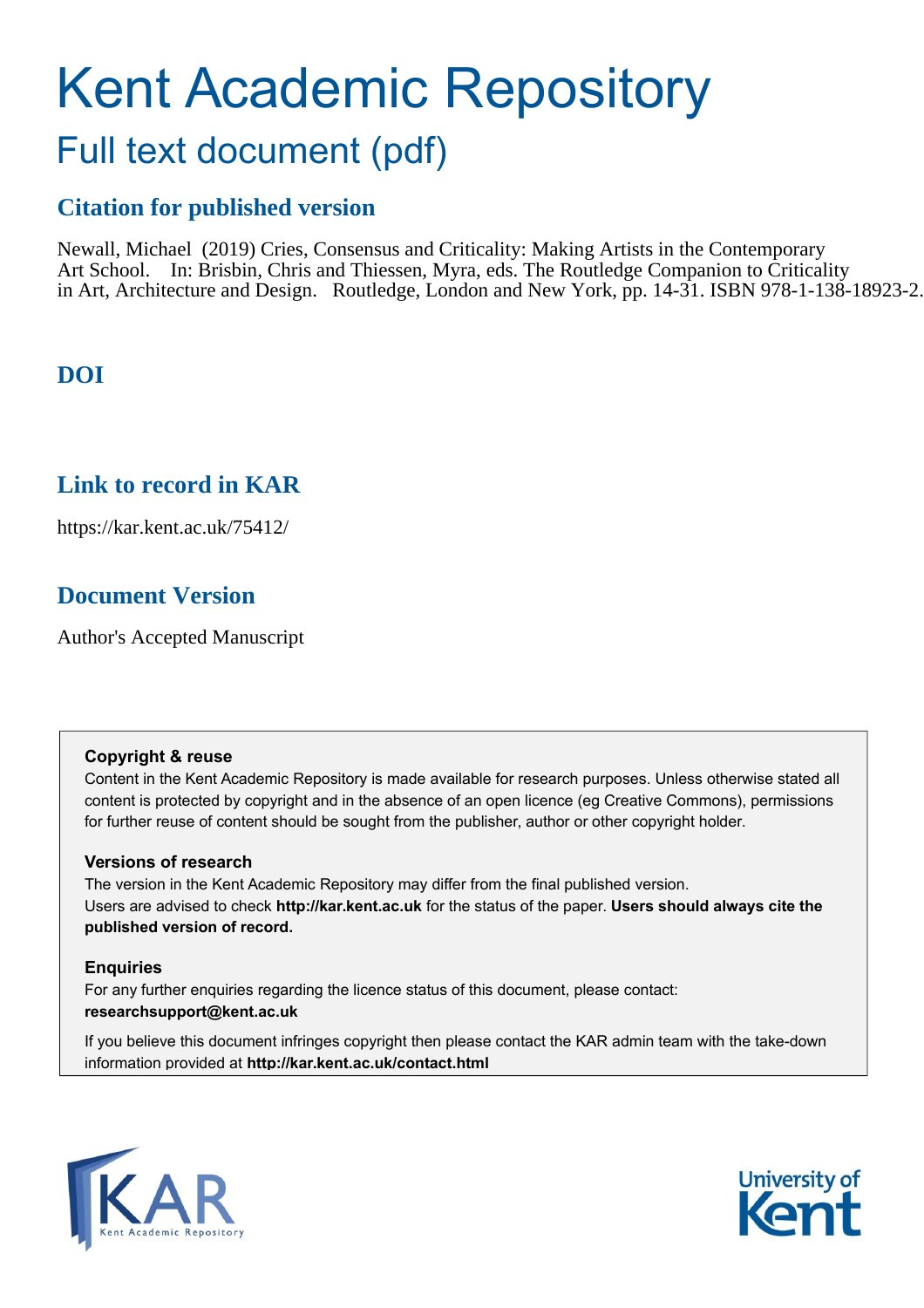#### **The Art School Crit**

Michael Newall

#### **Introduction**

 $\overline{a}$ 

Crits are a form of teaching used in art, architecture and design. No history of the crit exists, but it is clear that they are a relatively recent development in art schools, their origins appearing to lie in the 1960s. They are documented at Central St Martins School of Art and Coventry College of Art at this time (where they were known as group criticisms), although they did not become almost ubiquitous in UK art teaching until later.<sup>1</sup> In the US they are also recognized as a "mainstay of studio art teaching" as one prominent teacher has put it.<sup>2</sup> Crits also exist in architecture and design training, although their character and history is somewhat different in these disciplines, appearing to go back to the  $1940s$  and '50s.<sup>3</sup> My focus is on crits in art schools, but much of what I say can also be applied with some revisions to crits in architecture and design.

In art schools, crits mostly fit with the following broad model, which I take as standard.<sup>4</sup> As one leading UK art school puts it, a crit involves a group of staff and their assigned students meeting "to enable the student to present and discuss their work and receive critical feedback".<sup>5</sup> The student first presents their work to the group of staff and other students, and explain their intentions for it. The group then responds with a substantial amount of freedom to both work and statement with questions and feedback, so that a conversation develops about the work between the student and the group. Students are expected to act on the feedback they have received. Crits vary in duration, but are typically at least thirty minutes in length.<sup>6</sup>

<sup>&</sup>lt;sup>1</sup> For crits at St Martins, see Elena Crippa, "From 'Crit' to 'Lecture-Performance'," in *The London Art Schools: Reforming the Art World*, 1960 *to Now*, ed. Nigel Llewellyn (London: Tate Publishing, 2015), 137–138. For crits at Coventry, see Charles Madge and Barbara Weinberger, *Art Students Observed* (London: Faber & Faber, 1973). (Coventry is discussed under the name Midville College of Art.). Madge and Weinberger record a student using the term "crit.", the period indicating abbreviation (129). The use is in a different context, but it suggests the currency of the term among students. Sarah Rowles' interviews show that crits were not widely established in UK art schools in the 1970s. (Sarah Rowles, ed., *Art Crits: 20 Questions: A Pocket Guide* (London: Q-Art, 2013), 89–93.

<sup>2</sup> Laurie Fendrich, in "Art Schools: A Group Crit," *Art in America* 95 (2007): 103.

<sup>3</sup> Kathryn H. Anthony, *Design Juries on Trial: The Renaissance of the Design Studio* (New York: Van Nostrand Reinhold, 1991), 11.

<sup>4</sup> One variant is the 'silent' crit, in which the student does not speak, at least until the end of the crit, so that the group responds to the work unmediated by the student's own account of it.

<sup>5</sup> Programme specification, BA (Hons) Fine Art, Goldsmiths University of London, 2014 (http://www.gold.ac.uk/media/ba-fine-art.pdf). At Goldsmiths the crit is known (uniquely so far as I am aware) as a 'convenor'.

<sup>6</sup> James Elkins mentions examples of crits 30 and 45 minutes in duration, but has run crits of three hours duration himself. (James Elkins, *Why Art Cannot Be Taught* (Urbana and Chicago: University of Illinois Press, 2001), 119–20, 180–85.) Lucy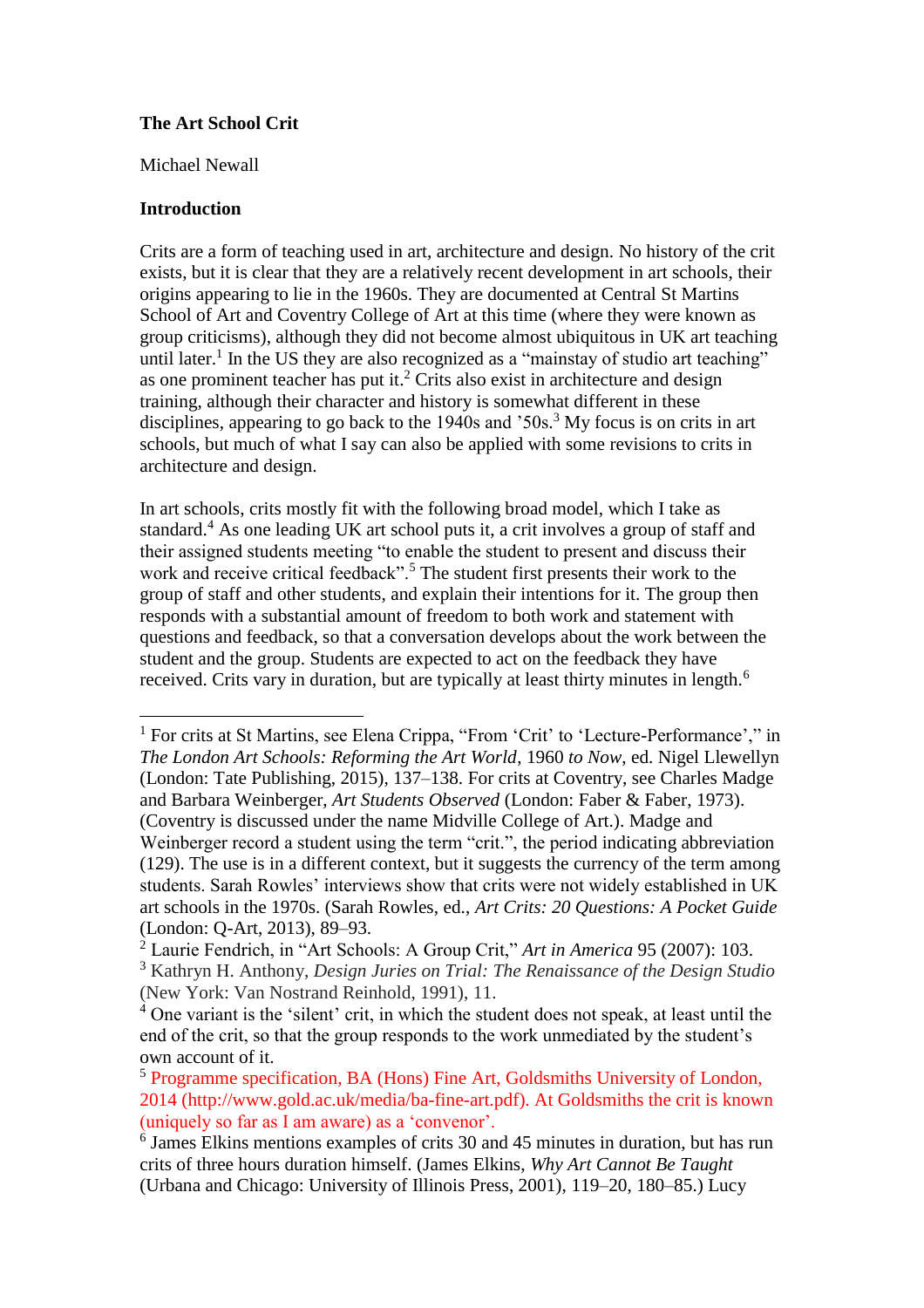An important feature of crits in many art schools is the role of the student's peers in giving feedback. I take this as a distinctive feature of crits. In important respects, student opinions can and often do carry as much weight as those of teachers in this context. Broadly speaking this also means that I am less concerned with crits that are in effect 'open juries' in which the class is present, but usually only listening, while teachers discuss student work in the process of assessing it. This format is often used at the end of US MFA programmes, and is more common in architecture and design crits. 7

My motivations and objectives are threefold. First, despite being so widespread, there are no accounts of just what crits teach, how they teach it, and why they are preferred to more conventional forms of teaching art. Crits have only occasionally been the subject of scholarly attention, James Elkins' work providing the only extensive treatments of the topic in art schools, and artists and teachers themselves have given crits little reflection, at least in print.<sup>8</sup> I will begin by laying out the core of my account. It holds that a successful crit depends on the audience developing a *consensus* around the interests the work can hold. The notion of consensus is key to my account and I examine the nature of this consensus and what underlies it.

Second, the question of understanding what and how crits teach, gains urgency from concerns that have been raised about the effectiveness of crits, and the harm crits can cause students. Elkins has significant doubts about their effectiveness as a form of teaching, as do others. Crits are, Elkins says, "in effect … simply too complicated to understand".<sup>9</sup> Crits can also be harmful to students, most notably channeling hostility towards them in ways that those coming from outside art, architecture and design schooling can find shocking. Art historian Griselda Pollock has put this in the strongest terms, claiming that some students "have literally died of the experience".<sup>10</sup> I examine various kinds of ineffective, hostile and otherwise failed crits. While it is

 $\overline{a}$ 

www.nytimes.com/2006/04/30/arts/design/tales-from-the-crit-for-art-students-may-isthe-cruelest-month.html. For a critical study of architecture and design crits, see Anthony, *Design Juries on Trial*.

Soutter reports that Michael Asher holds crits at CalArts that run for "several hours" each. (Lucy Soutter, "What Lies Beneath," *Frieze* 101, (2006): 177.)

 $<sup>7</sup>$  For MFA assessment crits, see Jori Finkel, "Tales From the Crit: For Art Students,</sup> May Is the Cruelest Month," *New York Times*, April 30, 2006,

<sup>8</sup> Elkins, *Why Art Cannot be Taught*, esp. ch. 4; James Elkins, *Art Critiques: A Guide* (Washington D.C.: New Academia Publishing, 2011). Thierry de Duve provides another theoretically astute account of art schools, but does not discuss crits. (Thierry de Duve, "When Form has Become Attitude – And Beyond," in Stephen Foster and Nicholas deVille, *The Artist and the Academy: Issues in Fine Art Education and the Wider Cultural Context* (Southampton: John Hansard Gallery, 1994.)

<sup>9</sup> Elkins, *Why Art Cannot be Taught*, 112. Since crits are central to studio teaching, he concludes from this that art, in the context of the contemporary art school, cannot be taught.

<sup>&</sup>lt;sup>10</sup> Griselda Pollock, "Art, Art School, Culture: Individualism after the Death of the Artist," in *The Block Reader in Visual Culture* (London and New York: Routledge, 1996), 59.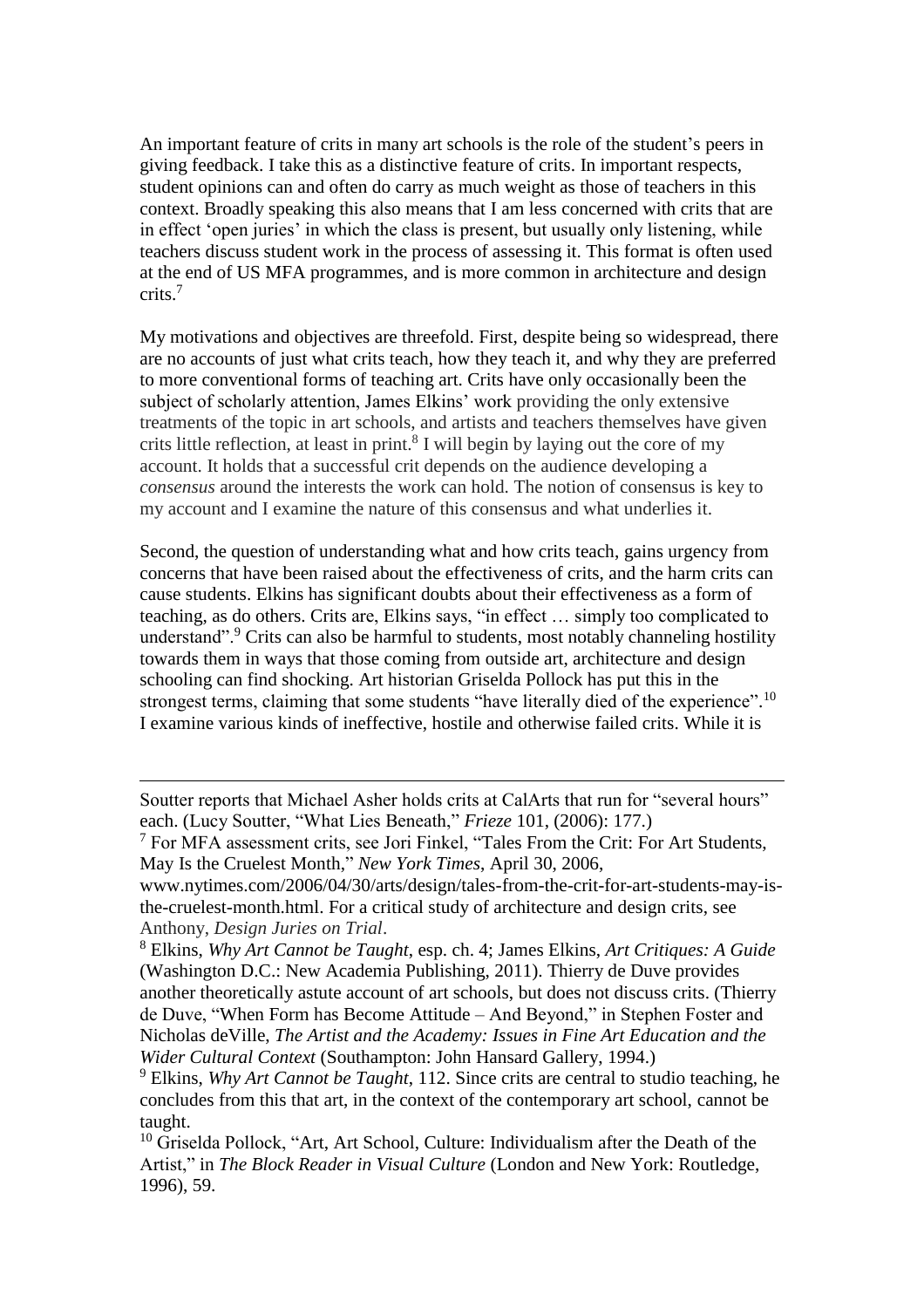clear that they do occur, I want to be clear that crits need not be like this – they can be reliably effective and certainly need not be so hostile as they sometimes are.

Third, I ask how crits influence art. Almost all professionally successful contemporary artists attend art school, increasingly studying to MA or MFA level and beyond in the UK, the US and Australasia.<sup>11</sup> Since crits are a dominant teaching method in these countries, they are therefore an experience almost all contemporary artists in these countries undergo. I argue that crits influence and shape the art of today by promoting a particular kind of *pluralism* in art, and they tend to do so regardless of the intentions of the teachers who run them. Pluralism has been a contentious feature in contemporary art, and I finish by examining how the pluralism that crits promote relates to another distinctive element in the contemporary art school teaching: critical theory. I show that the two can be complementary, but that there remains an irreconcilable tension between them.

Before beginning, it will help to say something about my approach. I have drawn on a range of empirical resources including documentation of and observations about crits made by others (which I cite throughout), as well as being informed by my own experiences, observations, and experiments with crits undertaken as a teacher (which I do not explicitly discuss here). Although I will not dwell on it, my approach has an affinity with the progressive theories of education developed by thinkers such as Paolo Freire, Lev Vygotsky and Ivan Illich. Notably, the reliance on a group of peers for feedback rather than a teacher has strong parallels with Freire's dictum that "[t]o teach is not *to transfer knowledge* but to create the possibilities for the production or construction of knowledge."<sup>12</sup> My project is primarily theoretical and descriptive, however, I also make some recommendations about how crits could be improved. Understanding what gives crits their distinctive educational value helps to show how

<sup>&</sup>lt;sup>11</sup> According to Harold Rosenberg, "only one of ten of the leading artists of the generation of Pollock and de Kooning had a degree (and not in art), while of 'thirty artists under thirty-five' shown in *Young America 1965* … the majority had BAs or MFAs". (Harold Rosenberg, "Educating Artists," in Harold Rosenberg, *The Dedefinition of Art: Action Art to Pop to Earthworks* (London: Secker & Warburg, 1972), 39.) Now, in the US, most professionally successful contemporary artists hold an MFA. Howard Singerman wrote in 1999 of the "unchallenged administrative success" of the degree. (Howard Singerman, *Art Subjects: Making Artists in the American University* (Berkeley and Los Angeles: University of California Press, 1999), 6.) In the UK and Australasia, the situation is much the same, with MA degrees being widely sought after. (Out of over 100 nominees for the Turner Prize since 1984 all but two have a BA qualification from an art school, and about half have a postgraduate qualification (such as an MA or MFA). I owe these statistics to Martin Lang.

<sup>12</sup> Paulo Freire, *Pedagogy of Freedom: Ethics, Democracy and Civic Courage*, trans. Patrick Clarke (Lanham, Maryland: Rowman & Littlefield, 1998), 30. See also Lev Vygotsky, *Mind in Society: The Development of Higher Psychological Processes*, (Cambridge, MA: Harvard University Press, 1978), and Ivan Illich, *Deschooling Society*, (Harmondsworth: Penguin, 1973). I should add that I have seen no evidence that educational theory has played a role in the development or practice of crits.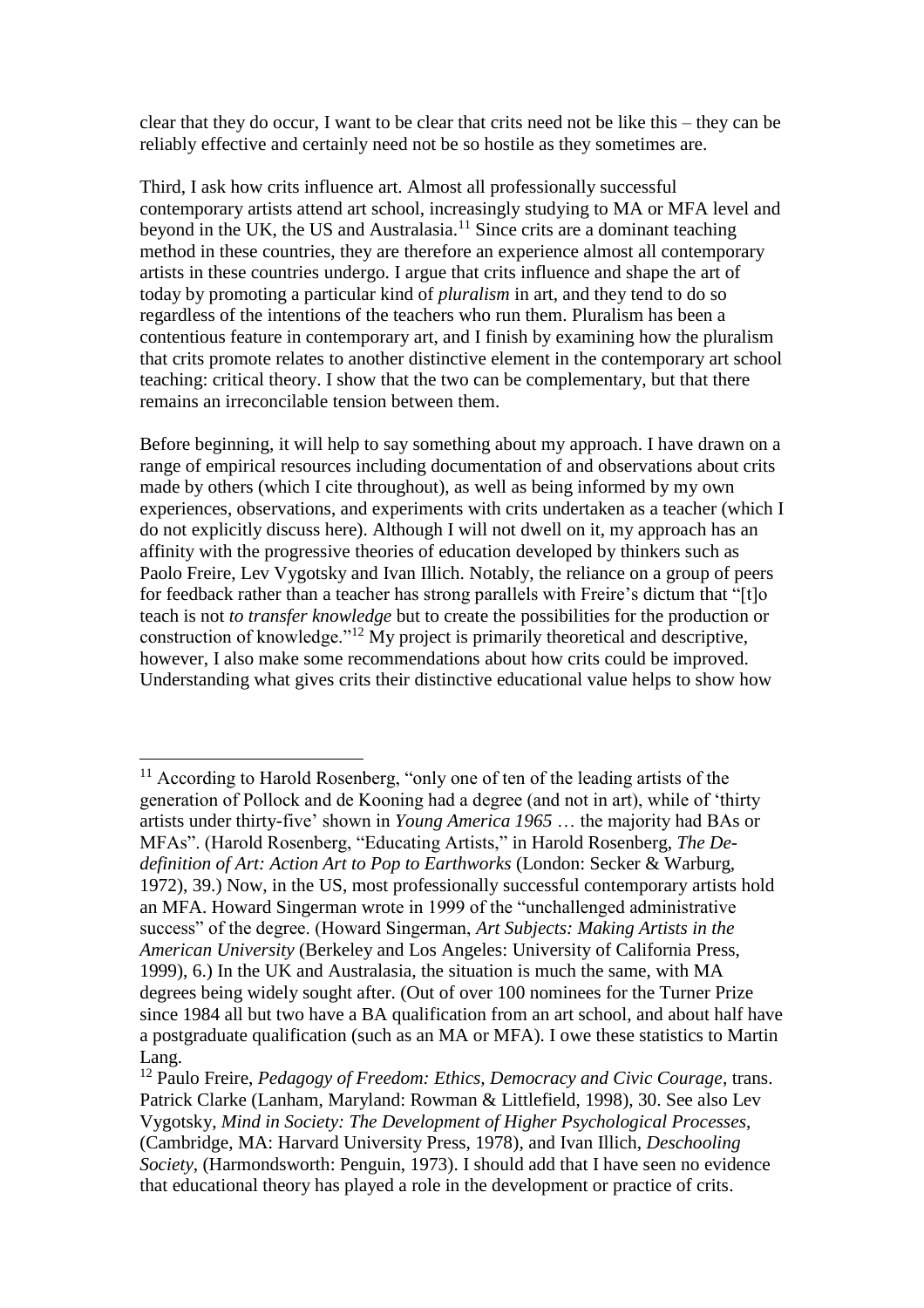they can more completely fulfill their potential, and the recommendations I make are in this spirit. 13

#### **1. Understanding crits**

I take it that the value of crits is distinct from transfer of knowledge from teacher to student. If it were that, it could only be an inefficient and ineffective method of teaching compared to more conventional methods such as lectures, workshop instruction and so on. This is because any such method of teaching can only have its effectiveness compromised when presented in a crit format, where the other threads of conversation will confuse or obscure it. If a crit were really no more than an inferior form of some better understood type teaching, it would be impossible to plausibly account for the prevalence of the crit in art schools. So I take it that crits must instead achieve a distinctive pedagogical aim, and that must rely on their distinctive feature: the response of the group. How then does the group's response provide useful feedback or criticism for the student – and why is it more valuable, or have a value distinct from, simply seeking feedback from a teacher? Answering these questions will be the key to understanding crits, and it seems to me that in practical terms there is only one answer that can be given under these constraints.

One can think about any kind of teaching as guiding a student towards a state where that teaching is no longer needed.<sup>14</sup> In the case of crits, it will ideally guide the student's work towards a state where it would meet (more or less) with the approval of the crit group. What does it take to get this approval? One requirement is that the student's own intentions for the work should roughly speaking be fulfilled. But more than that is needed, for the student's intentions must also be of the right kind. Broadly speaking, that happens when the group agrees with the student that their intentions are worthy, which is to say, that in fulfilling them the work has value as art. What qualities give a work this value? Donald Judd held that "a work needs only to be interesting", and I adopt his term 'interesting' to describe those qualities of the work that the viewer is able to value as artistic – that sustain what I shall call the viewer's 'interest'.<sup>15</sup> The term as I use it is generic: it does not stipulate any particular properties (e.g. the aesthetic) that contribute to an artwork having value as art; rather

<sup>&</sup>lt;sup>13</sup> However, I have tried to avoid repeating existing advice to teachers and students. A small literature gives guidance about how best to administer crits (as a teacher) and negotiate them (as a student). See Elkins, *Why Art Cannot be Taught* and *Art Critiques: A Guide*; Kendall Buster and Paula Crawford, *The Critique Handbook: A Sourcebook and Survival Guide* (Upper Saddle River, New Jersey: Prentice Hall, 2006); Margo Blythman, Susan Orr, and Bernadette Blair, *Critiquing the Crit* (Higher Education Academy, 2007), www.adm.heacademy.ac.uk/projects/adm-heaprojects/learning-and-teaching-projects/critiquing-the-crit/; and Rowles, *Art Crits*. <sup>14</sup> Of course, teaching involves more than this – so this is a necessary rather than

sufficient condition for teaching.

<sup>15</sup> Donald Judd, "Specific Objects," in Donald Judd, *Complete Writings, 1959–1975: Gallery Reviews, Book Reviews, Articles, Letters to the Editor, Reports, Statements, Complaints* (Halifax: The Press of the Nova Scotia College of Art And Design, 1975).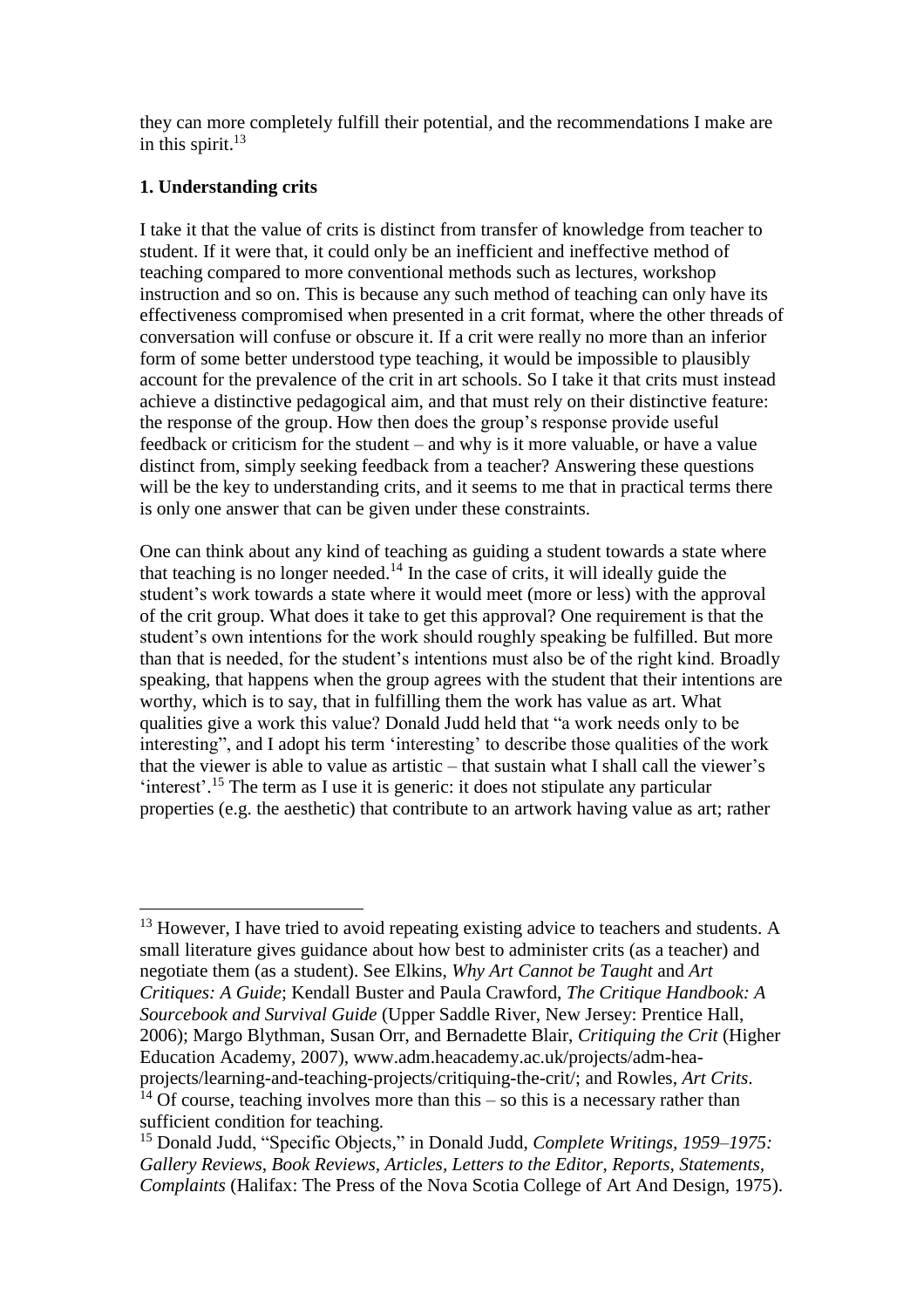it leaves open what kinds of properties might be of interest to the viewer. <sup>16</sup> I should also distinguish my use of 'interest' from others. I do not mean a selfish bias or partiality; nor do I intend to invoke the philosophical distinction between interested and disinterested pleasure, where the former depends on the subject's desire, and the latter does not.<sup>17</sup>

Now, the approval of the group occurs when the interest that the student has in their own work coincides or substantially overlaps with the interest that the group finds itself able to take in the work. The objective of the crit then is to get the student's and group's interests to converge towards such a state. This is typically a complex process. When a student gives an account of their work to the group, it usually includes an account of their interest in it – the kinds of interest they intend it to sustain – the reasons, they believe, that it is of value as art. The group's initial response will typically include various accounts of what qualities its members find of interest, or where such qualities could be developed, in the work. Especially in the case of early student work, this will often diverge – sometimes dramatically – from the student's intentions.

This can happen in two broad ways. First, the group may find that the intentions the student had for the work are unfulfilled. The work might be executed in such a way that the intended effects are not, or not fully, realized. This is what Michael Asher called the "disparity between what a person says their work is about and what is actually being observed".<sup>18</sup> Intentions can go unfulfilled in another way too: the group's members may find themselves unable to take the interest in the work which the student themselves does. For example, it may be that formal or expressive effects that the student likes may not interest members of the group enough to sustain a successful artwork in their eyes. Autobiographical content, fascinating to the student, might not be of interest to others. A nude the student finds beguiling may not have this quality for the group, who might find it sexist or clichéd.

Second – and this applies particularly to early student work – the group will likely be interested in a range of aspects of the work that the student has not considered. Members of the group might be interested in its formal qualities, its art historical context, its social, political and ideological dimensions, to give some examples. Often a student might not even have thought about many of these things, but the group's interest in them shows how such a meaning could be developed. A painter may not have thought about the support they paint on, the way the work is hung, nor about the social and political connotations that accompany their chosen subject matter, but the

<sup>&</sup>lt;sup>16</sup> Judd himself favoured what is often now called the phenomenological. My understanding of interest does not imply a preference for this quality over others  $-1$ mean it in the more open sense I describe.

<sup>&</sup>lt;sup>17</sup> The latter stems from Kant, and is much discussed in aesthetics. For a discussion of Kant's and later views of it, see Nicholas Zangwill, "UnKantian Notions of Disinterest," in *Kant's Critique of the Power of Judgment: Critical Essays*, ed. Paul Guyer (Lanham, Maryland: Rowman & Littlefield, 2003).

<sup>18</sup> Michael Baers, "Michael Asher (1943–2012): Parting Words and Unfinished Work," *e-flux* 39 (2012), www.e-flux.com/journal/michael-asher-1943-2012-partingwords-and-unfinished-work/.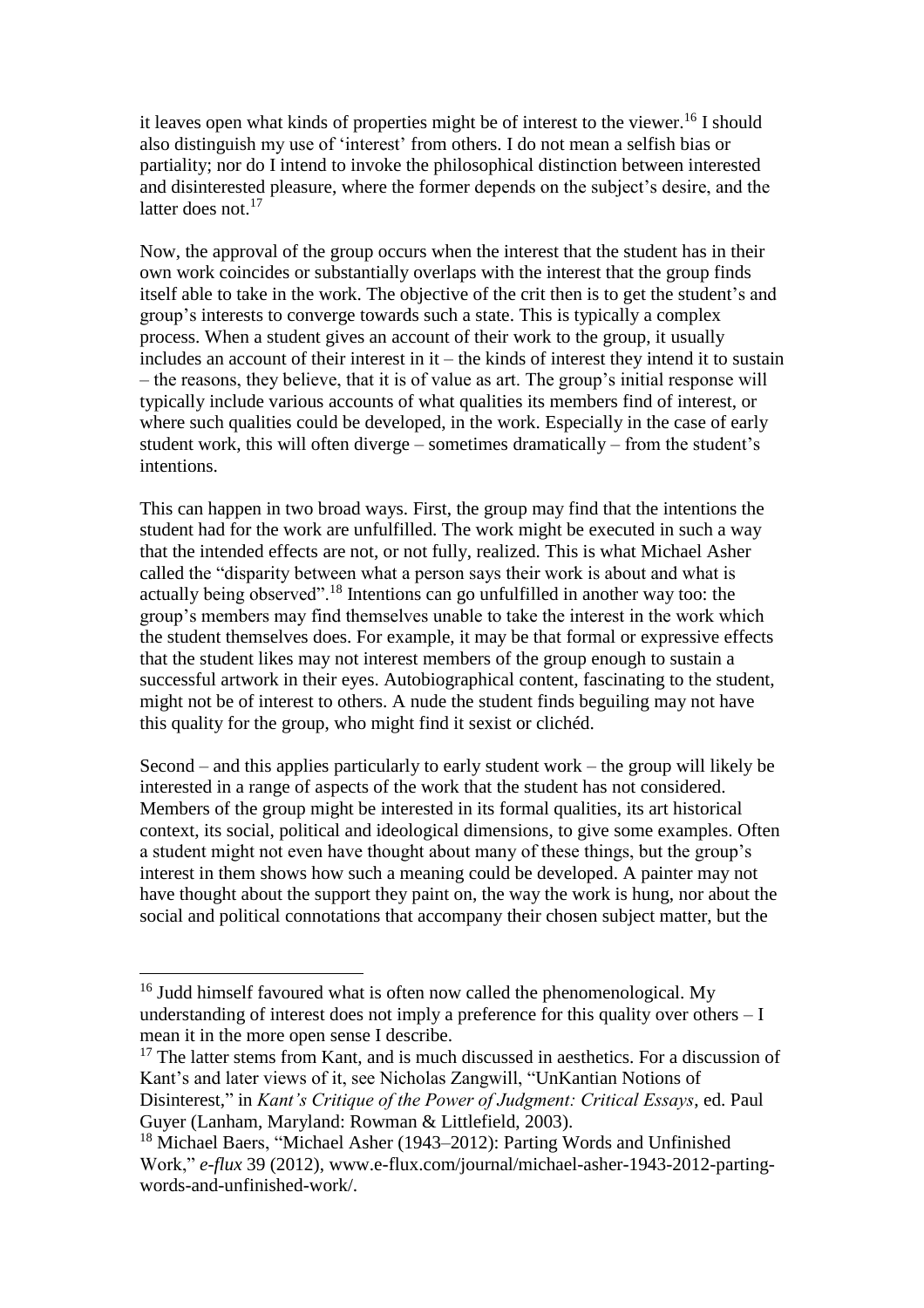group can draw attention to all these things, and show how they might come to have some kind of value in the work. Lucy Soutter has made just this point about crits:

This kind of training forces students to extend their sense of engagement beyond their own experience and the image or object they have made to consider its edges and external supports … [as well as] the phenomenological, social, historical, political and institutional implications of their work.<sup>19</sup>

In this way, the group's responses will show the student where her intentions are not fulfilled, and suggest ways in which the work could attain a broader and more complex significance, and in the process become more interesting to the group.

These are the *distinctive* pedagogical values of the crit: they are not, at least not effectively and reliably, achieved by other means. Consider a scenario in which a teacher could give a student precisely the same feedback in the context of an individual tutorial. If that were to occur, the feedback would have a different significance. From an individual teacher it is only ever a single point of view, reflecting their individual interests and commitments, which the student may not want to share. Where the group reaches a consensus it cannot be dismissed in this way – the agreement of the group carries a special kind of legitimacy – it indicates the potential for a reliable transpersonal significance. It will also tend to echo the judgements of the contemporary art world, a point I will return to later.

Following the crit, the student is expected to act on the responses they have received, often revising and developing both their work (either the work presented to the group, where it is a work in progress, or new work) as well as their intentions for it. The group will also typically give advice based on their responses: ideas about how to more successfully fulfill intentions, and about how those intentions could be revised or broadened to better interest the group. The student is not necessarily expected to take the advice offered by the group, but is expected to respond by, one way or another, working to make what they present next time more interesting to the group. That might involve taking up suggestions made by the group, or might involve other revisions.

My account raises a range of questions. Let me start from the theoretical side, before turning to the practical.

### **2. Consensus**

 $\overline{a}$ 

My approach requires that the crit group reaches a *consensus* of some kind: a significant overlap in the individual responses of the group. Why should there be a consensus? Why should a series of subjective responses converge and overlap in the way I have described? There is no *a priori* reason why this should happen. We might well imagine, even expect, that a group of observers will respond in ways that generate no consensus. Consensus does not always occur in crits, but I believe that consensus is always possible, and in a well-run crit it will usually come about.

<sup>&</sup>lt;sup>19</sup> Soutter, "What Lies Beneath," 179.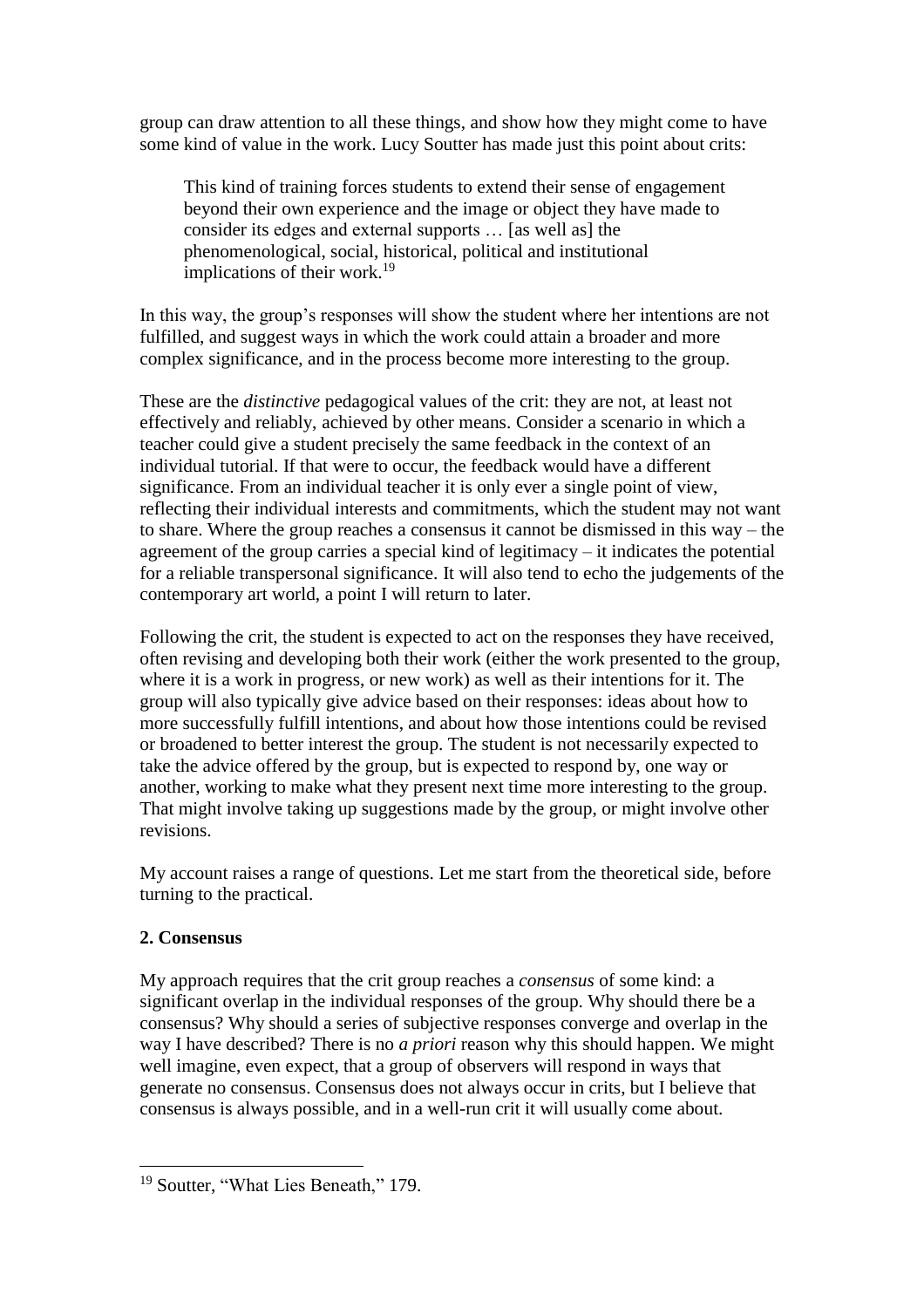Traditionally in aesthetics, a consensus of taste can be reached because individuals possess a 'common', that is shared, sense: a *sensus communis*. They share potentials of understanding and imagination that ensure that they have the *capacity* to respond in the same way to the same object. I will not commit to that eighteenth century approach, but I do draw from it the idea that consensus relies on a common sense. For Immanuel Kant, the *sensus communis* is "a power to judge that in reflecting takes account … of everyone else's way of presenting [i.e. apprehending something]". Kant goes on, "Now we do this as follows: we compare our judgement not so much with the actual as with the merely possible judgements of others, and [thus] put our selves in the position of everyone else."<sup>20</sup> Of course in a crit one does not need to imagine or infer the possible responses of others; the others are right there, furnishing actual responses. Group members can gauge their own capacity to respond as others do, and idiosyncratic responses can be identified and discounted, so establishing a consensus.

In an important respect we must vary from Kant. What Kant calls the "formal features" that serve as the basis for his conception of the aesthetic may be of interest to the group, but they are only likely to be one among many kinds of interests, and as I have said, I place no constraints on what these interests may be.<sup>21</sup> Putting aside the much-argued case of the aesthetic, where a consensus emerges, it will depend on a range of shared dispositions of perception and thought.<sup>22</sup> Psychology tells us that our perceptual capabilities are largely shared, determined as they are mostly by a common physiology and physical environment. Beyond this, our responses are also conditioned to a significant degree by a common social, technological and cultural environment. Such facts of common physiology, psychology, environment, society and culture allow a group to respond – to see, feel, understand art – in ways that overlap, and so shape the interests that the student and group are collectively capable of taking in art. That is to say, they give an assurance that consensus is possible.

This account allows that the common sense, as I shall now call it, need exist only as a potential in the group's members at the outset of a crit. Most of the group might not know about a particular philosophical theory, and thus will not see how it is used in a student artwork; they might well be ignorant of an art historical style and, and how a student's painting draws on and references it; or about events in recent politics or popular culture, and so miss an artwork's commentary on these things. But as part of the process of the crit, they can come to recognize these things and evaluate for themselves how interesting the use they are put to is.

<sup>20</sup> Immanuel Kant, *Critique of Judgment*, trans. Werner S. Pluhar (Indianapolis: Hackett, 1987), § 40. I draw here on Jennifer A. McMahon's analysis of Kant (Jennifer A. McMahon, *Aesthetics and Material Beauty: Aesthetics Naturalized* (New York and London: Routledge, 2007), 6.)

<sup>21</sup> Kant, *Critique of Judgment*, § 40.

<sup>22</sup> The common sense bears comparison to Pierre Bourdieu's *habitus*: the relatively durable collection of dispositions for perception, thought and behaviour that are often held at an unconscious level. (Pierre Bourdieu, *Outline of A Theory of Practice* (Cambridge: Cambridge University Press, 1977.)) However I would not want to commit to the idea that these dispositions – especially perceptual dispositions – are always simply a matter of acculturation.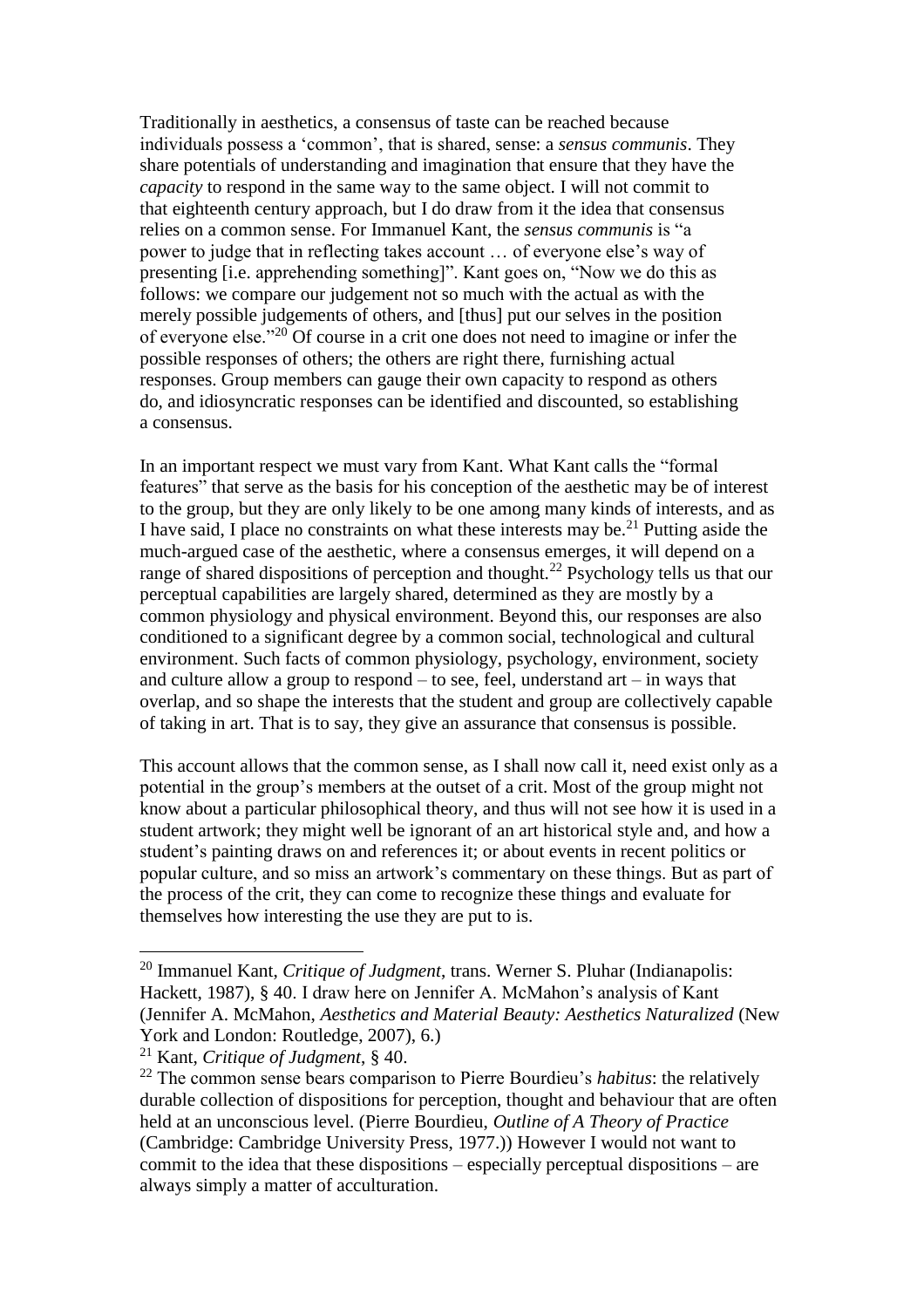I take it that the facts of our physiology, perception and psychology are fairly unchanging, but the facts of environment, culture and technology are subject to change. Sometimes this change is quick; sometimes it is slow. The common sense, so far as it is based on these things, is changeable too, and this is reflected in the changing interests that a group will take in a work. New interests can arise – around changes in culture, ideas and technology for instance, and art students – like artists – can discover new ways to exploit these.

In the crit as I have described it, this common sense thus takes the place of older standards of judgement. No longer is the art student's work evaluated against some external standard, such as the classical style as in the case of the academic tradition, or against the practice of a single 'master' (as in masterclass or *atelier* teaching), or against nature.<sup>23</sup> So one might well ask, what makes this common sense an *appropriate* standard of judgement for the contemporary art school? With these earlier kinds of teaching, their appropriateness is clear: art of those times valued adherence to those standards of style and likeness to nature. In one sense, the answer in the case of crits is similar: the standard of judgement applied in crits is the same, or much the same, as that used to judge art in what is now the mainstream of the contemporary art world. That will take a little explanation, and I will return to this idea later. Another answer can also be given. The crit is historically unusual in the teaching of art in that it rejects the imitation of models. The standard of judgement the crit imposes does not come from a tradition, master or nature. Rather it comes from a community, of which the student is part, and the response of that community is, with some qualifications, free. In this way, the use of consensus as the standard of judgement reflects an aspiration of contemporary art inherited from Modernism: that traditional forms be overturned, and that direct experience of the contemporary world instead guide the artist. $^{24}$ 

### **3. Originality and self-expression**

 $\overline{a}$ 

I said that there are some qualifications to the freedom of the group's response. These tend to be so much a part of our contemporary conception of art, that it may feel strange to call them constraints; rather, tend to be so deeply instilled in us that they are incorporated into our interests, and play a role in shaping the consensus. But I think it is worthwhile spelling these out clearly, for they further shape the workings of crits.

The first of these is *originality*: a student cannot repeat something that has already been done. One can draw from the work of others – forms, themes, strategies – and

<sup>23</sup> For the academy, see Nikolaus Pevsner, *Academies of Art: Past and Present* (New York: Da Capo Press, 1940). For masterclass and *atelier* training, see Albert Boime, *The Academy and French Painting in the Nineteenth Century* (London: Phaidon, 1971). For one approach that sees nature as the proper model for art students, see John Ruskin, *The Elements of Drawing* (London: Smith, Elder & Co., 1857).

<sup>&</sup>lt;sup>24</sup> As Charles Harrison described it, Modernism involves "a commitment to skepticism in the face of received ideas and beliefs … combined with an inclination to regard direct experience as the true source of knowledge." (Charles Harrison, *Modernism* (London: Tate, 1997), 18.)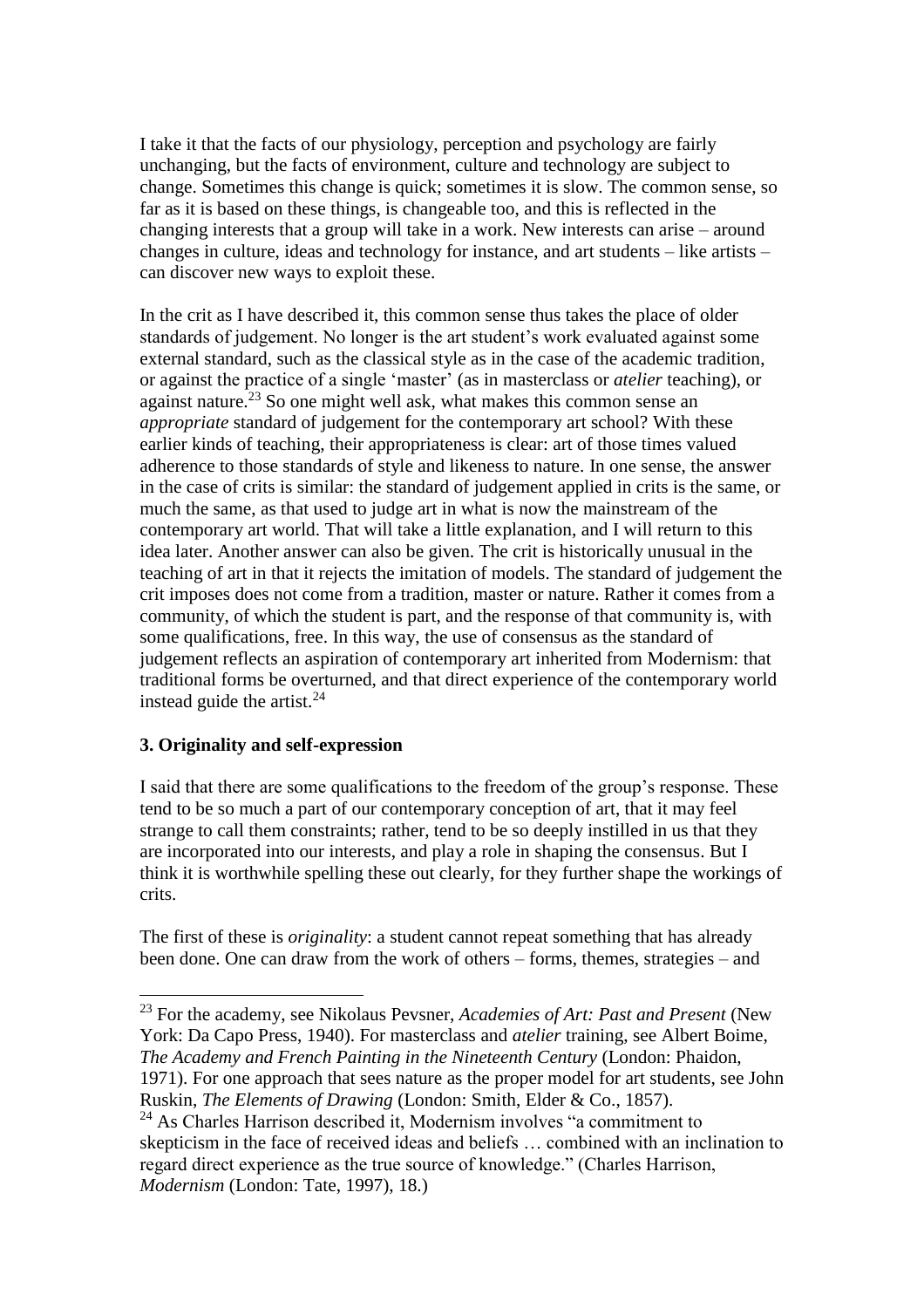one can quote or respond to the work of others, but one cannot reproduce it. Originality as a value in art has a history, and while its value has not gone unquestioned, there is no doubt that it has prevailed in the contemporary art world, as well as in artist education.<sup>25</sup> To fulfill the expectation for originality, students need to know something about contemporary art. In particular they have to be up to date with work using similar media and themes to their own. If they are not, they risk repeating the innovations of others, when they should be building on them, reacting against them, or otherwise finding their own approaches. The need for this been impressed into art students since the 1960s. John Baldessari tells a story that makes this point. "At CalArts I had a teaching assistant in '70 who had a rubber stamp made that said: 'Nice idea, but it's already been done by,' and there was a line and you filled it in."<sup>26</sup> Rubber stamp aside, the expectation is standard in art schools. A typical UK Fine Arts degree specification requires its students to produce "an original body of work within the field of fine art."<sup>27</sup> History and theory of art classes play some part in this aspect of artist training. But it is through crits that students receive tailored advice on these lines. Teachers (it is the teachers that are usually best able to give this kind of advice) seeing a student making work similar in some way to artist X, may say, "do you know the work of X?" Or (less gently), "how does this differ from X's work?" Or (less gently again), "this has already been done by  $X$ ". Where this happens in a crit, the whole group comes to better know where the scope for originality lies, and where it does not.

Meet Tomorrow's Stars," *The Guardian*, August 8, 2016,

 $25$  The postmodernist attacks made on originality from the 1970s are properly understood as targeting a different notion of originality from that I use here. That notion holds that canonical works of art are properly understood as *wholly* original – entirely a creation of the artist, and unrelated to the culture from which they emerged. Roland Barthes argued that something much closer to the reverse is true: that what an artist makes is rightly understood as an amalgam of sources. (Roland Barthes, "The Death of the Author," in Roland Barthes, *Image Music, Text*, trans. Stephen Heath (New York: Farrar, Straus & Giroux, 1978).) Rosalind Krauss gives a comparable account focusing on the visual arts, describing "the copy as the underlying condition of the original". (Rosalind E. Krauss, "The Originality of the Avant-Garde," in Rosalind E. Krauss, *The Originality of the Avant-Garde and Other Modernist Myths* (Cambridge, Mass.: MIT Press, 1986), 162.)

<sup>26</sup> John Baldessari in 'Conversation: John Baldessari and Michael Craig-Martin', in *Art School: Propositions for the 21st Century*, ed. Steven Henry Madoff (Cambridge, Mass.: MIT Press, 2009), 52.

 $27$  Programme specification for MA Fine Art, University for the Creative Arts, UK, 2010, revised 2012,

http://webdocs.ucreative.ac.uk/MA%20Fine%20Art%20Programme%20Spec-1329306960214.pdf. Sometimes it is said that art student work is not original. For an example, see Grayson Perry's and Gillian Wearing's remarks in Hannah Ellis-Petersen and Nancy Groves, "Back to Art School: Grayson Perry and Gillian Wearing

www.theguardian.com/artanddesign/2016/aug/08/back-to-art-school-grayson-perryand-gillian-wearing-visit-degree-shows. Here a more demanding idea of originality is being used. The originality of art students can be modest – a small or less significant innovation. Perry and Wearing use the term to describe work that shows a greater degree of innovation, or significance. As Wearing says, "Originality comes later, but you do want to be unique." (Ibid.)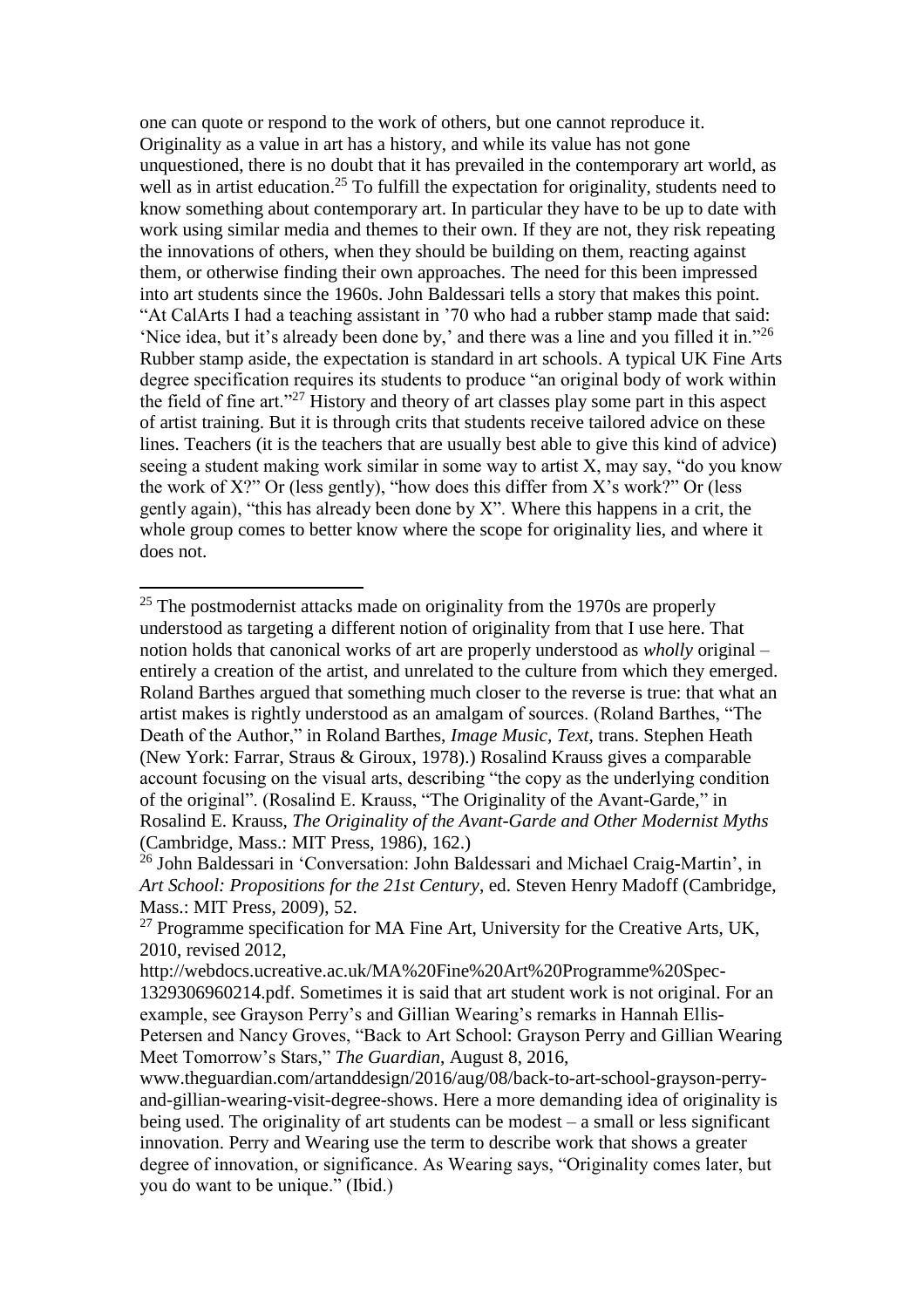The second of these qualifications is that students should in fact have the interests that they claim to have in their work. In this sense, their work should be a *self expression*. No doubt some able students sometimes feign this. Sociologists studying students at Coventry College of Art in the late 1960s found a student who confessed that "all the things he does at college are 'cover-stories' – he does the things he is really interested in at home."<sup>28</sup> He was the only student in his year to achieve a first-class diploma. We might wonder why this should worry anyone – if an artist can produce work that interests us, why should we be concerned whether they are much interested in it, or whether they have simulated their interest in it? But it does: most of us would feel cheated, manipulated, if an artist we admired confessed that the interests they had professed to have in their work were bogus. The expectation is an old one, and like the expectation for originality, is linked to a Romantic conception of the artist, who was expected to express his feelings, emotion, temperament though his work. We do not necessarily expect this from art today, but we still require that an artwork is a selfrealization or revelation of an individual.<sup>29</sup>

This requirement is tied up with perhaps the most awkward feature of crits. If a work genuinely presents a student's interests, and it attracts criticism, this can be painful. So far as one's interests are tied up with one's identity (which they typically are for an art student), it can occasion genuine anguish. Moreover this process occurs in what is effectively a public forum, witnessed and enacted by teachers and peers. Crits can be emotionally trying in a range of ways, and I will discuss some others shortly. But this one is set apart from others because it is not wholly avoidable. The pain it causes may be mitigated to some degree if students are made aware of this in advance, and if the group frames its comments sympathetically. But by their nature, effective crits do involve this kind of criticism.

### **4. Contradictory feedback**

 $\overline{a}$ 

Let me now turn to some practical questions. How does my approach account for crits where a consensus is contested in some way: where responses from some members of the group contradict responses from other members of the group?

Feedback given during crits is often contradictory. This is not something that students studying outside art, architecture and design have to contend with. On the whole, feedback in other disciplines is unequivocal and consistent: and students are expected to take this advice. But what is a student expected to do when given contradictory feedback? A recent report on art school teaching, by David Vaughan and Mantz Yorke, calls contradictory feedback "an example of the pedagogy of Art & Design",

<sup>28</sup> Madge and Weinberger, *Art Students Observed*, 185.

<sup>&</sup>lt;sup>29</sup> Also, as I have discussed, a crit group will often find potential meanings that the student has not yet considered for their work, and it is expected that students may adopt and develop these meanings themselves in subsequent their work. So while dissimulation about intentions may not be the best point for a student to come from, it is still possible that sooner or later the process of the crit will result in the student discovering their own interests.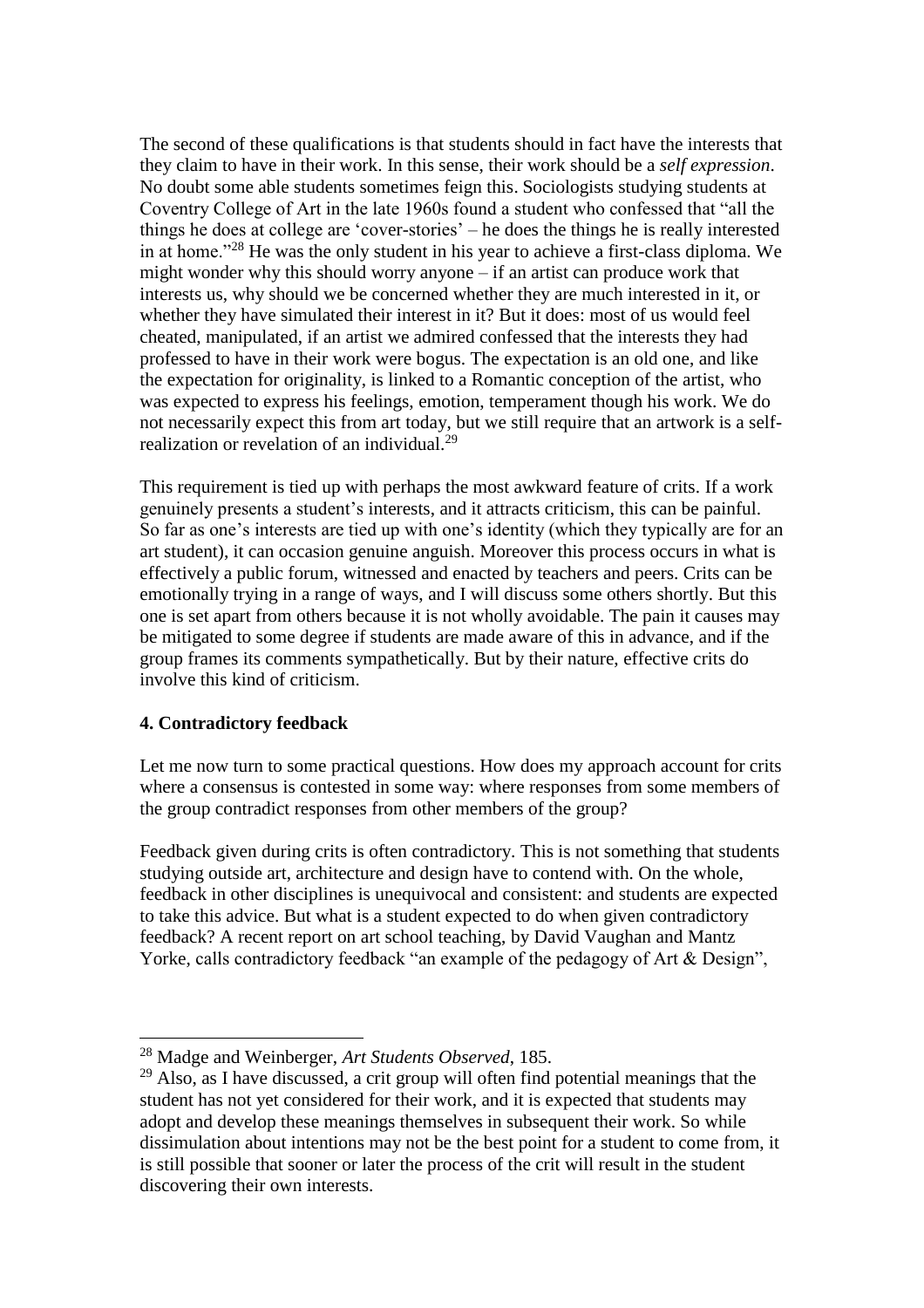and acknowledges that it can result in "confusion" for students.<sup>30</sup> The issue divides into few separate problems, as there are different kinds of contradictory feedback.

First are situations where an *idiosyncratic response* contradicts those that make up the consensus. This occurs when one or more members of the group perceive or understand the work in a way that most other members of the group find they cannot share. For example, someone may find a work attractive, where most others cannot see it that way. Or someone may have a strong aversion, such as a phobia, to the subject matter of a work, which others do not share. Typically, idiosyncratic responses are recognized and identified on that basis. As such they are typically discounted – and they need to be if a consensus is to be identified. Anyone who has taken part in crits will be familiar with this – often idiosyncratic responses spring from associations personal to an individual member of the group. Idiosyncratic opinions should be distinguished from cases in which an individual notices an aspect of the work that the rest of the group has not noticed, and in pointing it out, gets the others to share her response to it. Such cases are instances not of idiosyncrasy, but of convergence towards a consensus.

Second is *contradictory advice*. Members of the group whose responses lie within the consensus can give contradictory advice. For example, say there is a consensus about a flaw or problem in the work; members of the group may still give contradictory suggestions about how to fix this. Vaughan and Yorke describe what a student is supposed to do when they receive such feedback: "the expectation [is] that the student will consider the advice and make their own decision about it as part of the learning process".<sup>31</sup> That is, the student has to choose herself which – if any – of the advice she will take. However, contradictory advice does not threaten the consensus, which relates only to the group's perception, understanding and evaluation of the work.

Third is a situation I call *divided consensus*. In some cases it is wrong to dismiss outlying responses – those that differ from and even contradict a consensus – as idiosyncratic. I have in mind responses that represent the views that come from a member of a minority underrepresented in the group – whether in terms of gender, class, ethnicity, sexuality or disability.<sup>32</sup> These different responses have a basis in the social and cultural context of the relevant minority, and often include a different experience of social power relations. Here it is right to speak of a divided consensus. For if that minority were better represented in the group (or if well-represented in terms of numbers, better able to find its voice), it would give rise to a consensus of its own, perhaps overlapping with, but distinct from the dominant consensus. How does the crit function in such circumstances? The situation is complex, and can sometimes be far from ideal, as Griselda Pollock's comments, which I cite in the next section, show. There are happier approaches: in crits as in the wider art world there is often a desire to expand the range of the majority's interests to include at least some of the interests of minorities. Partly this arises out of an interest in justice. There is a

<sup>30</sup> David Vaughan and Mantz Yorke, *I Can't Believe It's Not Better: The Paradox of NSS scores for Art & Design* (Group for Learning in Art and Design, Higher Education Academy, 2009): 15, www.heacademy.ac.uk/system/files/nss-report.pdf.  $31$  Ibid.

 $32$  I include women here as a minority in respect of having a minority position in terms of power in society.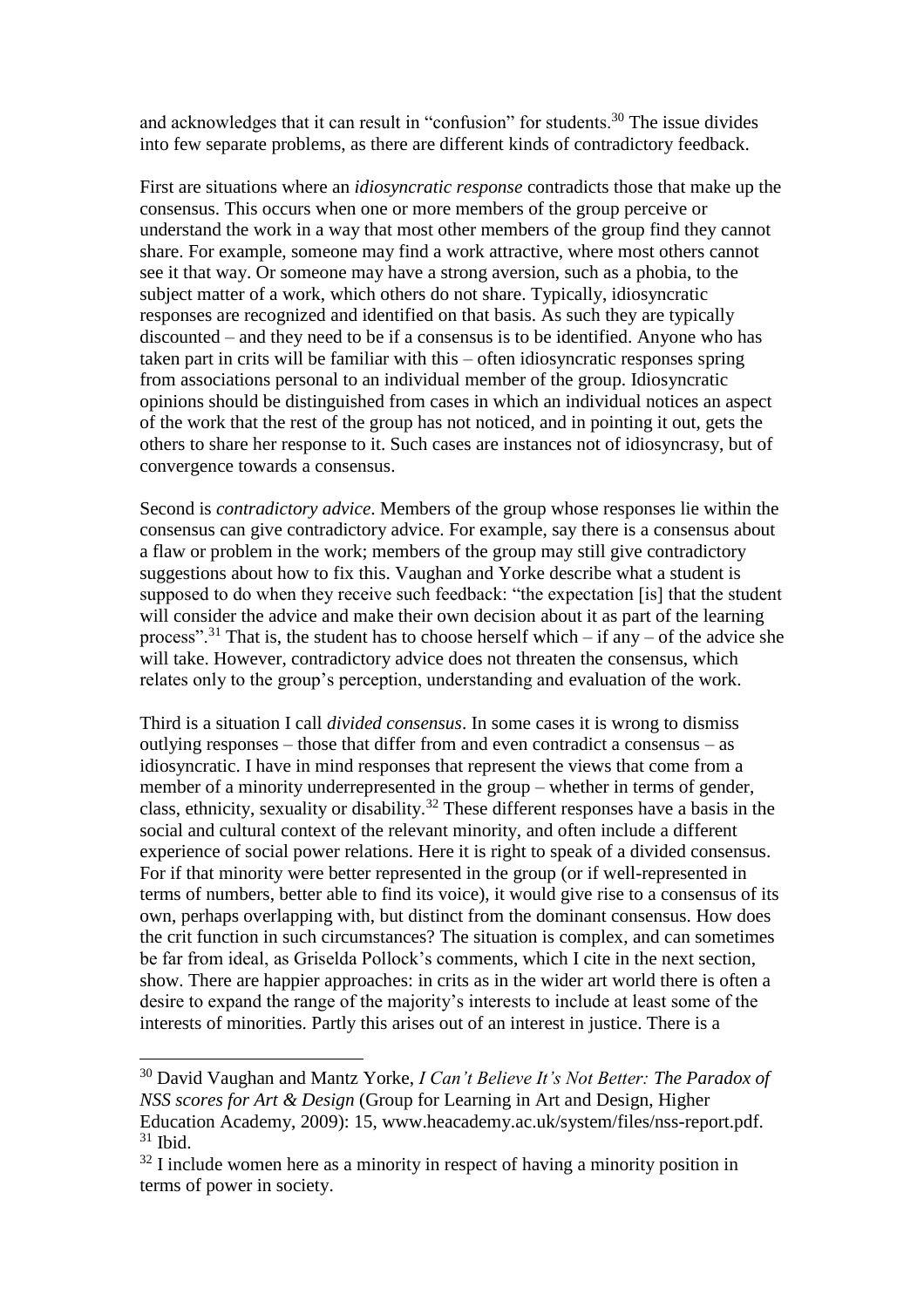widespread interest in understanding and countering unequal power relations. Partly it comes from an interest in exploring the scope of human experience. Thus there is an interest in understanding the different kinds of experience that different perspectives outside the mainstream offer. In this way, crit groups can (i) be capable of finding interest in art made from a minority perspective, and (ii) be able to take into account and come to share minority responses to art made from a majority perspective.

#### **5. Failed crits**

I have already mentioned Elkins' position on crits, that they are "in effect … simply too complicated to understand".<sup>33</sup> His book, *Why Art Cannot be Taught*, gets its title from this concern. He argues that a variety of features of crits make it very hard for students to learn from them. These include contradictory feedback and the potential for what I call hostile crits.<sup>34</sup> I have said enough now for it to be clear that I disagree with Elkins: if the kinds of practical difficulties he describes can be overcome, crits offer a valuable distinctive kind of learning. I have already dealt with contradictory feedback above, so this section examines hostile crits, and other practical issues that can cause a crit to fail – that is to say, which can prevent a student from learning from them. They can all be avoided, mostly in straightforward ways, provided teachers have an awareness of them. I should add that crits can founder in many different ways, and this catalogue is not intended to be comprehensive.<sup>35</sup>

#### *Hostile crits*

As I have said, what students need to be told in crits is often difficult to take, but equally, teachers can make this process harder than is necessary. A series of Youtube videos records crits at SUNY's Albany campus. Comparing a student's work to that of a professional artist, one of the teachers says: "I guess I'm saying she's good and you're bad."<sup>36</sup> Another student, who has made a drawing from a photographic source is told, "that photograph, forgive me, is a lot more interesting than this drawing; the drawing is really boring."<sup>37</sup> And another student is told, "I think it [your work]'s really, really stupid."<sup>38</sup> The students respond to these remarks in different ways: with denial, measured capitulation, or anxious laughter. But however apt the teachers' points, they are not tactfully communicated. The emotionally freighted character of crits, and the hostile interactions that can cause them, is widely commented on. Art historian Howard Singerman remarks on crits' "everyday cruelty".<sup>39</sup> Elkins writes of having seen crits "held in front of all the students and faculty" where "it was not uncommon to see the student cry in front of everyone".<sup>40</sup> Art historian Elena Crippa

<sup>33</sup> Elkins, *Why Art Cannot be Taught*, 112.

<sup>34</sup> Elkins' more recent book, *Art Critiques: A Guide*, does not change this view, but advises students on how to best negotiate the challenges crits pose them.

<sup>35</sup> Elkins describes a number of other ways crits can fail. (Elkins, *Why Art Cannot be Taught*, ch. 4.)

 $36$  www.youtube.com/watch?v=GKab0\_8Bp2Y.

<sup>37</sup> www.youtube.com/watch?v=CqnzJ4omxoA.

<sup>38</sup> Ibid.

<sup>39</sup> Singerman, *Art Subjects,* 211.

<sup>40</sup> Elkins, *Why Art Cannot be Taught*, 3.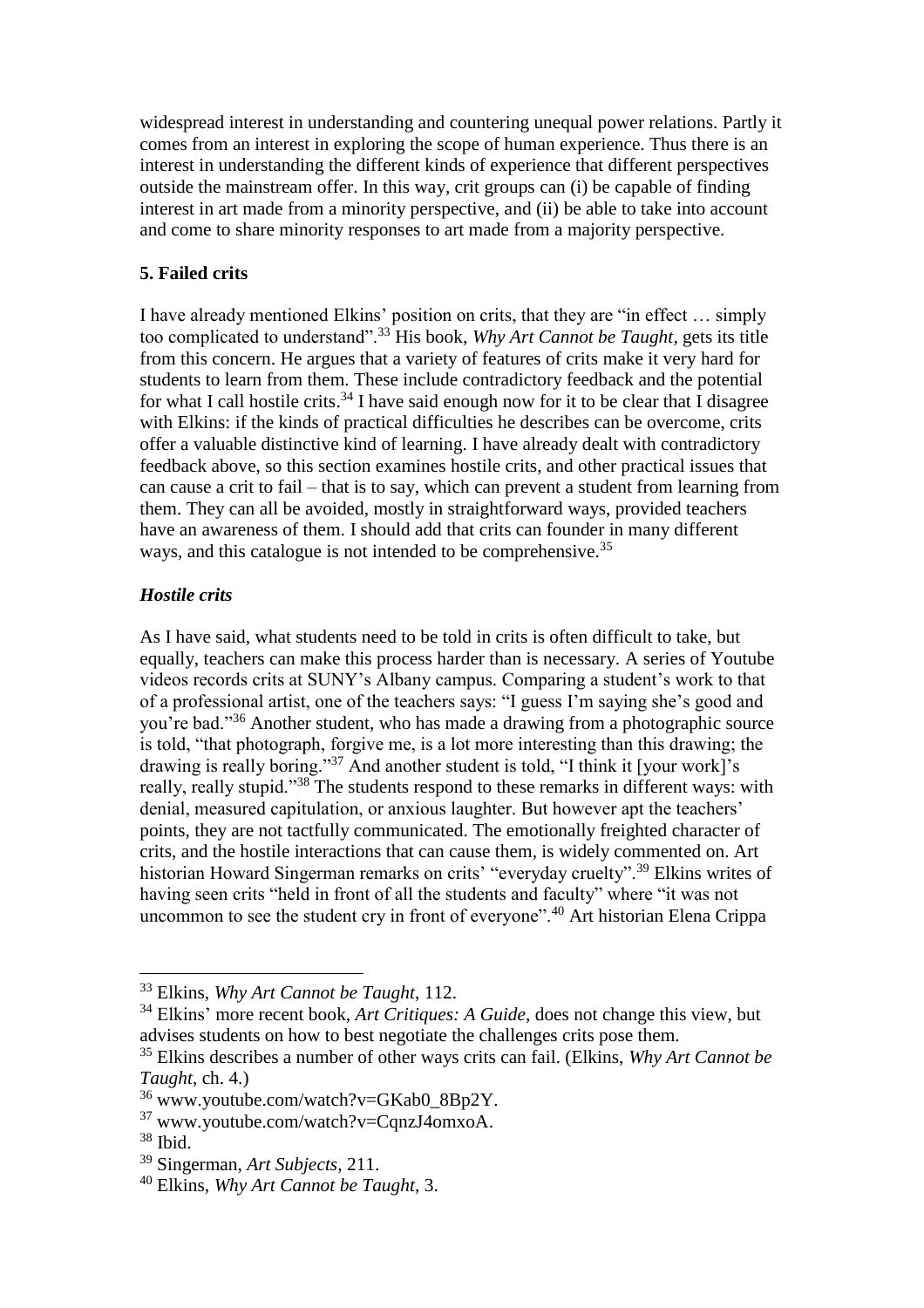records an observer of crits at St Martins School of Art finding them "devastating".<sup>41</sup> Kathryn Anthony has shown that crits in architecture and design are no better in this respect.<sup>42</sup>

The crit has posed special difficulties for female students. At Coventry College of Art in the late 1960s, "many students, especially the girls, found this unnerving and depressing in the extreme."<sup>43</sup> Charles Madge and Barbara Weinberger's study of students at Coventry vividly documents the depression and anxiety this kind of teaching could cause.<sup>44</sup> In this context, Pollock's claim that students "have literally died of the experience", is plausible.<sup>45</sup> There is anecdotal evidence that outright hostility, towards both women and men, occurs less frequently than it has in the past.<sup>46</sup> In the 1960s and '70s, teachers were almost uniformly male, and cultural norms of the time made it more difficult than it is now for women to engage vigorously in such an environment. All the disparaging comments that I quote in this section are made by men. Still, as the comments from Albany show, such hostile crits have not disappeared, and such teaching cultures also continue in the UK. Rachel Garfield, an Associate Professor at the University of Reading, who taught at Goldsmiths' College London from 2007 to 2011 observes that, "at Goldsmiths' the crit, rather than being a safe place where learning can happen, was often a bullying environment of survival of the fittest, where students did run out of the room crying. ... That kind of crit is a bear pit of posturing, not a learning tool."<sup>47</sup>

Clearly hostile crits should be avoided wherever possible. First, they can do psychological harm to students. Second, an emotionally fraught state can only make learning more difficult, and crits are hard enough for students as it is. Partly, staff need to take these matters seriously, and not diminish the impact of their behavior on

<sup>41</sup> Crippa, "From 'Crit' to 'Lecture-Performance'," 138.

<sup>42</sup> Anthony, *Design Juries on Trial*.

<sup>43</sup> Madge and Weinberger, *Art Students Observed*, 276.

<sup>44</sup> See esp. Madge and Weinberger, *Art Students Observed*, 83–85, as well as the observations of students, such as 'Pam' (124–27) and 'Diana' (151–54). There are many other suggestive passages. For example, a tutor writes of another student, "Jean has not got very much talent or depth of character. Her work is shallow and her attitude self-indulgent. One more mediocre art student" (128). Later, she is recorded as thinking of making a life-size "double coffin", with "herself in one side" (132). <sup>45</sup> Pollock, "Art, Art School, Culture: Individualism after the Death of the Artist." For more on art school education at this time and women, see Lisa Tickner, *Hornsey 1968: The Art School Revolution* (London: Frances Lincoln, 2008), 96–99. The casual sexism of the teachers at Coventry is a related topic, and vividly documented by Madge and Weinberger – although it is perhaps no worse than that seen in much of the culture of the time. One female student is described by a staff member as "stolid, puddingy … . Mediocre certainly" (144). Another is "a nice girl, a serious girl even", however, "[h]er work is diabolical" (154). On the Pre-Diploma course (the precursor to present-day Foundation courses) at Coventry, male students gained approval more often, and were more successful at gaining admission to diploma courses (the precursor to present day BA Fine Art courses) (36–38).

<sup>46</sup> Rowles, *Art Crits*, 91–93.

<sup>47</sup> Rachel Garfield, email message to the author, April 29, 2012. Garfield taught at Goldsmiths from 2007–2011.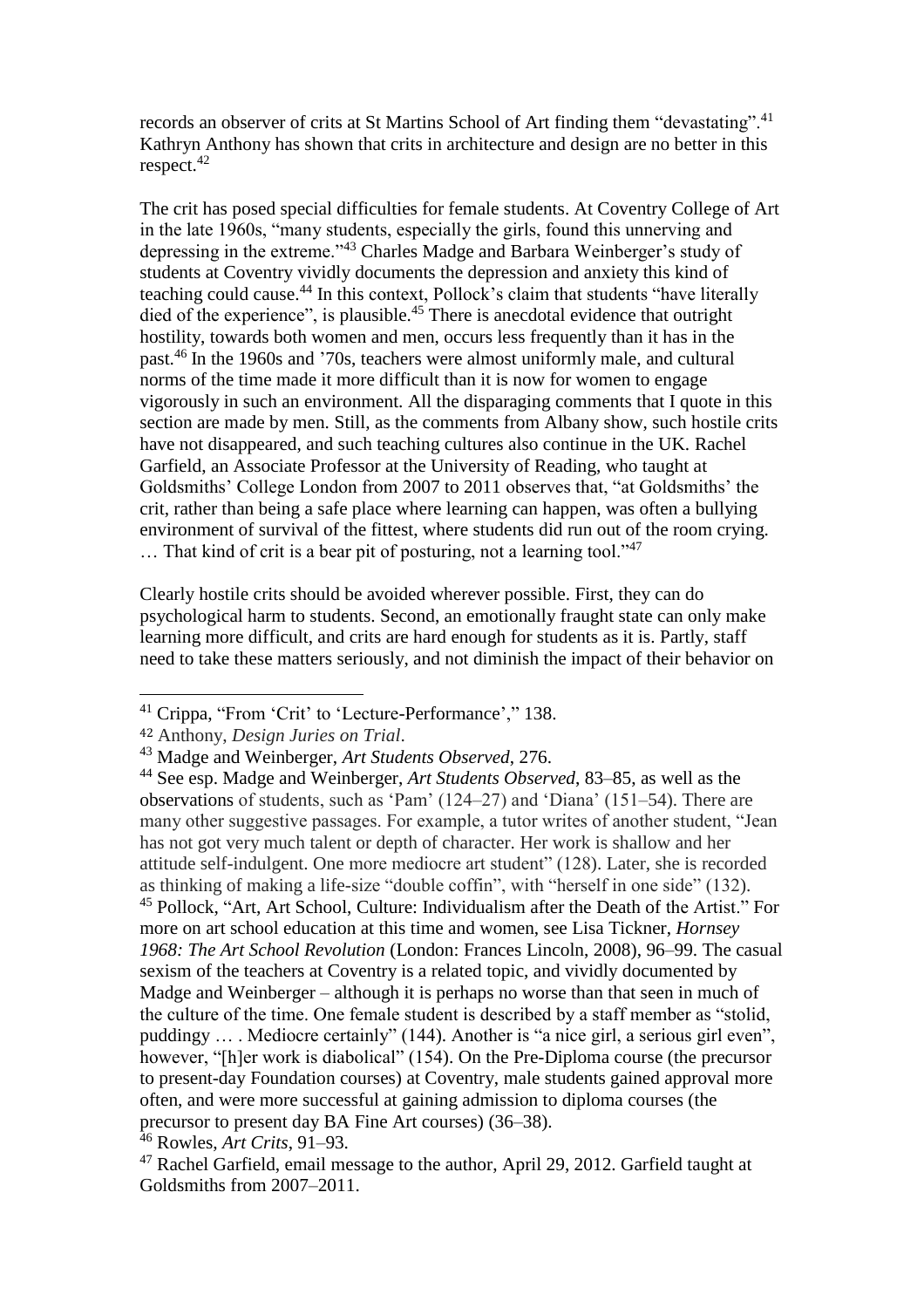students. But it is worth observing the structure of crits allows and even encourages harsh criticism. Speaking individually to a student, a teacher is likely to be measured and sympathetic. But if a group is commenting on a student's work, there is a tendency for one critical remark to be expanded on and amplified by others in the group.<sup>48</sup> Many accounts of teaching at Coventry illustrate this well. Here is one example. The student is working in textiles, and given the pseudonym 'Andrea' by the sociologists.

The tutors disliked her passivity, her lack of ideas and opinions. They said she had not been able to explain herself or why she was doing weaving. She had no enthusiasm, excitement or sense of involvement. One tutor said she closed her mind and contributed nothing. If she couldn't make the tutors interested in her at the next tutorial, she ought to be thrown out – she was just wasting the tutors' time. In the face of these criticisms, Andrea was defensive and angry.<sup>49</sup>

This kind of amplification of criticism also needs to be monitored and resisted by staff.

#### *The masterclass by stealth*

 $\overline{a}$ 

A single teacher who leads a crit can manipulate it so that it serves a quite different function to that I have described. In particular, they may use it to instill in students their personal ideas of what is valuable in art, thereby encouraging their own favoured approach or style in art. Such teachers will usually dominate discussion, picking out for praise work in line with their approach, and denigrating – overtly or subtly – work that does not align with it. Sometimes teachers are aware of doing this; they see it as their proper role. Other times a teacher may do this inadvertently, through the expression of their convictions, enthusiasm and charisma.<sup>50</sup> In either case, the crit, as I have described it, is effectively hijacked and turned into a continuation of an older tradition of teaching, a version of the masterclass or *atelier*. This is a form of teaching where the students work alongside a 'master' in his or her studio, absorbing, carrying on and perhaps developing the master's doctrine, style, or strategies and attitudes in the case of more conceptually-oriented artists. There are things to be said in favour of the masterclass format in the context of the contemporary art school. But the form I have described is a masterclass by stealth. It misleads the students, who typically have not registered expecting this kind of teaching, and who find themselves having to go through the sham of being 'consulted' for their own responses, which can only win approval when they accord with the teacher's position. It can be particularly unhelpful for those students who, unaware of the situation before joining the class, first have to understand what is going on (for the univocal character of the masterclass can only be obscured by the multivocal crit), and then may find themselves resistant to the standards to which they find themselves unexpectedly subjected. Masterclass training should be advertised as such, and not be hidden in the form of a crit.

<sup>48</sup> This is so even putting aside any adverse personal dynamics between individuals. Where those exist the situation can be further exacerbated. <sup>49</sup> Madge and Weinberger, *Art Students Observed*, 37–38.

<sup>50</sup> O. C. Garza gives a vivid account of photographer Garry Winogrand's teaching, which seems an example of this (www.ocgarzaphotography.com/).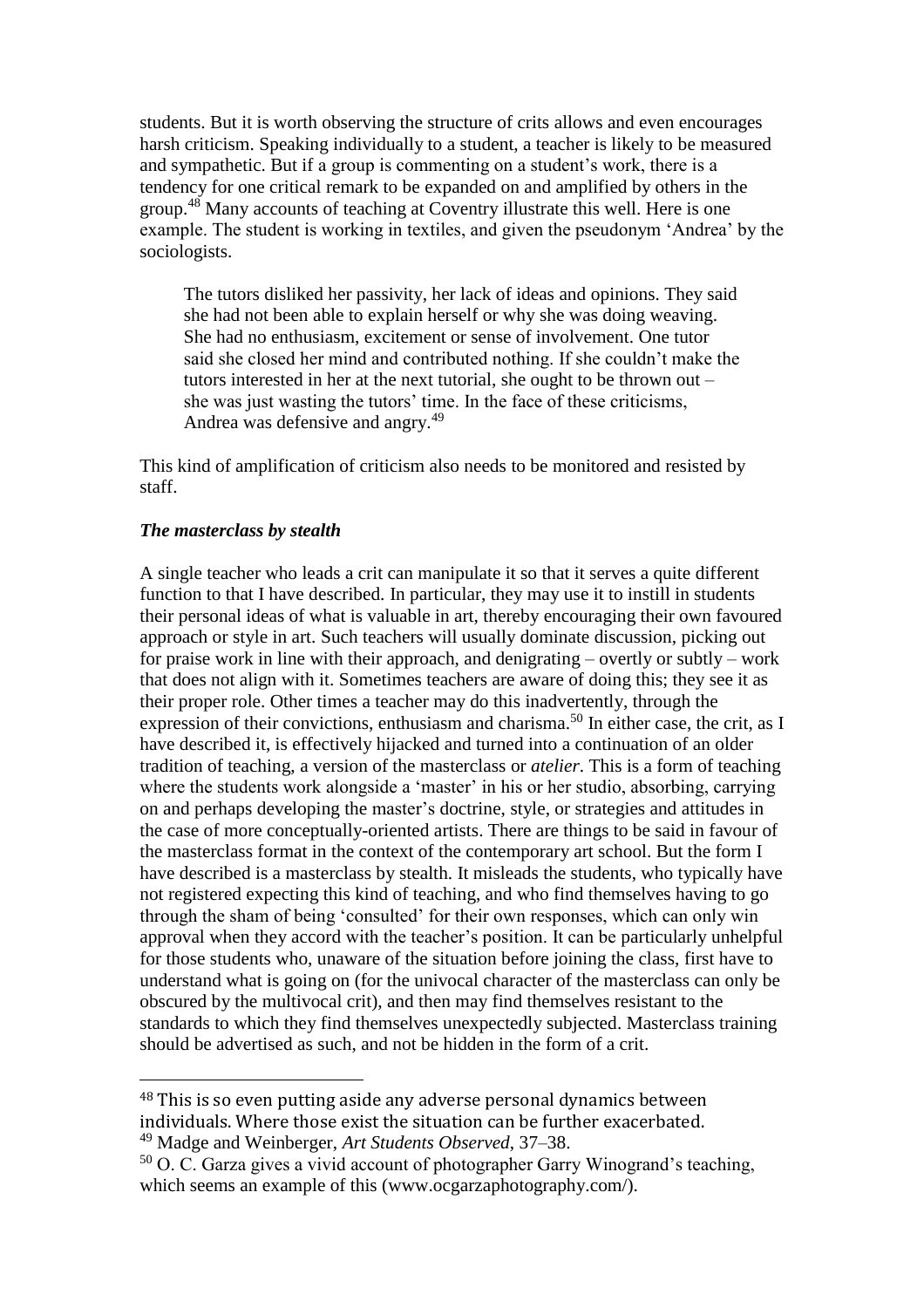#### *Crits that produce the 'wrong' consensus*

Sometimes crits produce a consensus that seems 'wrong' – I will say exactly what I mean by 'wrong' shortly. I have found this occasionally happens when students in early years of their programme take the lead in a crit. There are two general situations in which this can occur. The first happens when a group does not fully explore its capacity for certain kinds of responses. For example, a group might judge a nude, without exploring questions of whose 'gaze' it is presented for, or judge an abstract 'action painting', without exploring how it functions as an expression of stereotypical machismo. Considering those questions could well upend the group's original response. The second occurs when a group is unaware of a work's lack of originality due to its lack of awareness of relevant examples of contemporary art. For example, the group may approve of work when, if its members had a better knowledge of contemporary art, they would find it derivative and inadequate compared with the work of other artists working in the area.

What is 'wrong' about these kinds of 'wrong' consensus? The consensus I require in a crit depends on two things. First, the group must fully explore its capacity to find interest in an artwork. Without that it can overlook features of value, as well as defects, as in the example of the nude. Second, the group must be apprised of existing art that affects the interest the group will take in the work, or affects how the group will judge the work's originality. A 'wrong' consensus fails to satisfy at least one of these conditions.

Reaching a consensus is a process, and it is helpful to think of a 'wrong' consensus as a stage in this longer process. To help the group overcome a 'wrong' consensus, students may need a teacher to (i) point out the possibility of certain kinds of responses – the group can then judge their own capacity for these responses and their own interest in them. Or a teacher may need to (ii) draw the group's attention to other artworks relevant to gauging the interest in the work under consideration.

#### *Crits in which the student rejects the group's judgement*

Sometimes students dismiss or ignore the judgement of the group. The following exchange, also from the class at Albany, shows how things can go when this is not understood. It is also, self-evidently, an example of a hostile crit in which the conversational form encourages the teachers to reinforce and amplify criticism. The student, a middle-aged man, begins by explicitly rejecting the group's judgement.

**Student:** It's not up to anybody in this room. There are symbols in art and symbols mean something, and, … and symbols have meant what they mean for more than 200 years now and I just don't see why I should, … why what you're saying should make me want… should mean anything to me.

**Teacher 1:** Who is it intended for?

**Student:** It's intended, it's intended basically for anybody who sees it...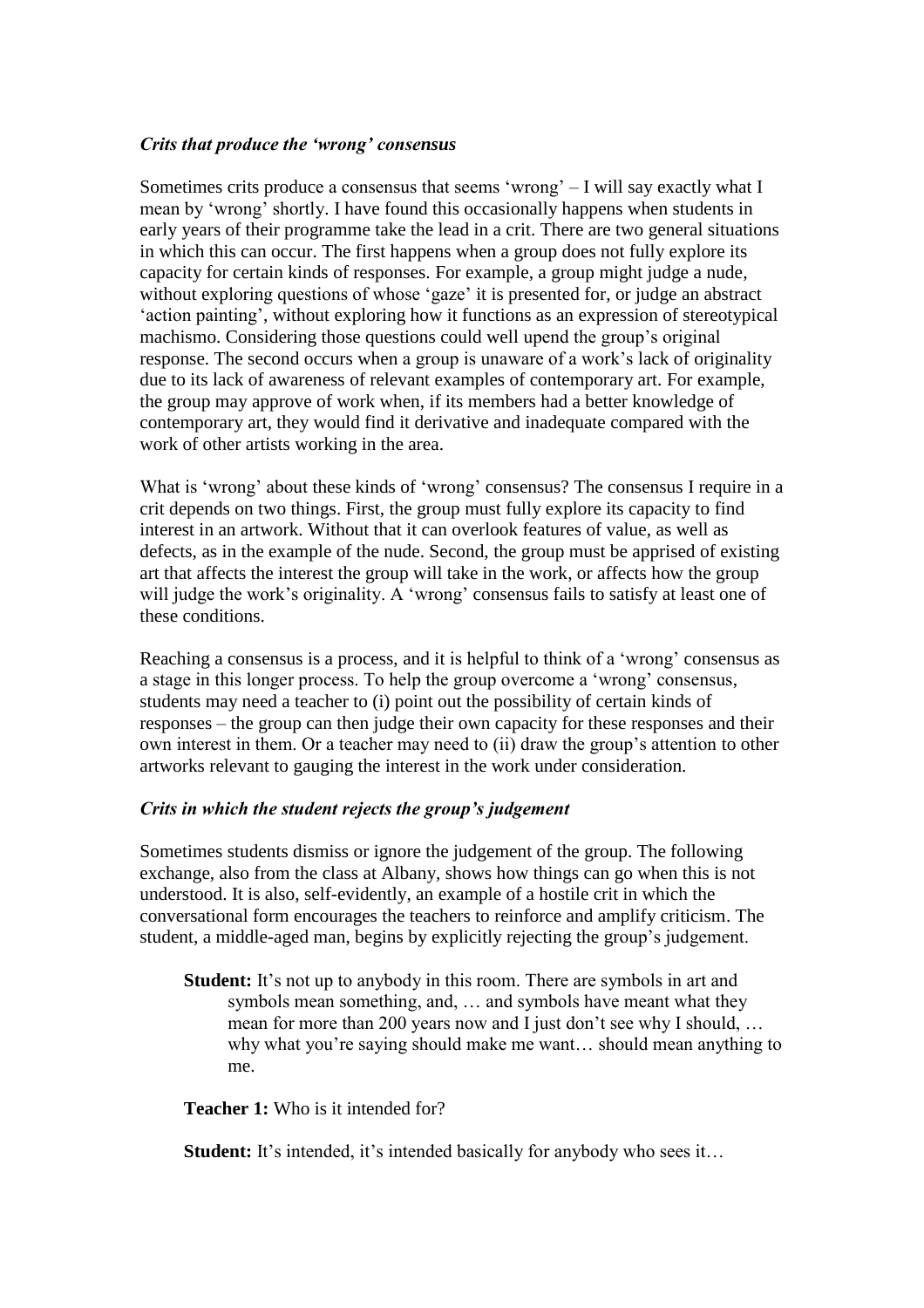**Teacher 2:** (interrupting): It doesn't work like that.

**Student:** …people might take it the wrong way, but I can't help that.

**Teacher 2**: No, it doesn't work like that.

**Teacher 3**: …This is a rather naïve discussion we're having; I feel as if I could be having the same talk with a high school junior…

**Teacher 1**: Yeah, a child. 51

Such exchanges can happen very easily in crits. A common strategy is that a student will observe that all the opinions they have heard are "subjective", and that they are therefore justified in ignoring them. Even sympathetic teachers can be affronted once it becomes apparent that a student is intending to discount all their responses and advice. And the student, already resolved to be unreceptive, is unlikely to be any more receptive to an impromptu discussion of the purpose of the crits, even if it is better presented than the above example. These exchanges can be avoided by ensuring that students are aware in *advance* that the consensus of the group provides the standard of judgement.

#### **6. Crits and the art world**

 $\overline{a}$ 

I have shown how crits allow art to be tested against the consensus of the group. But a crucial question remains unanswered: why is this of value to students who will shortly find themselves working in another environment, the contemporary art world?

I have touched upon the answer already: the criteria for approval employed in crits overlap significantly with those employed in the art world. Work that meets with the approval of a crit group will also be more apt to meet the approval of the larger audience of the art world. That raises a worry, and prompts a further question. The worry, which I will quickly dismiss, is this. Perhaps the consensus of the crits group is explained by members of the group absorbing the values of the art world. That would explain the apparent coincidence of opinion of crit group and art world, but it would do significant damage to my claim that responses by members of the crit group are substantially free; they would instead be dictated by the art world. It is possible that crits can work like this, but this would turn them into an analogue of what I called the masterclass by stealth, where it is *Artforum, Frieze*, *e-flux* or some other source whose unspoken authority is covertly transmitted to students. As with the masterclass by stealth, this is a needlessly inefficient and ineffective way of teaching. If this is what teaching by crit amounts to, it would be better conveyed by other kinds of teaching, such as lectures, seminars or workshops, where transfer of knowledge from teacher to student is overt. But I believe that the prevalence of crits suggests that they do not, on the whole, channel the standards of the art world in this way.

A further question remains: how then is it that the criteria for approval in crits overlap as they do with those applied in the contemporary art world? To answer this it will

<sup>51</sup> www.youtube.com/watch?v=cGBKcEhcraI. Teacher 1 is David Carbone, Teacher 2 is Daniel Goodwin, Teacher 3 is Edward Mayer.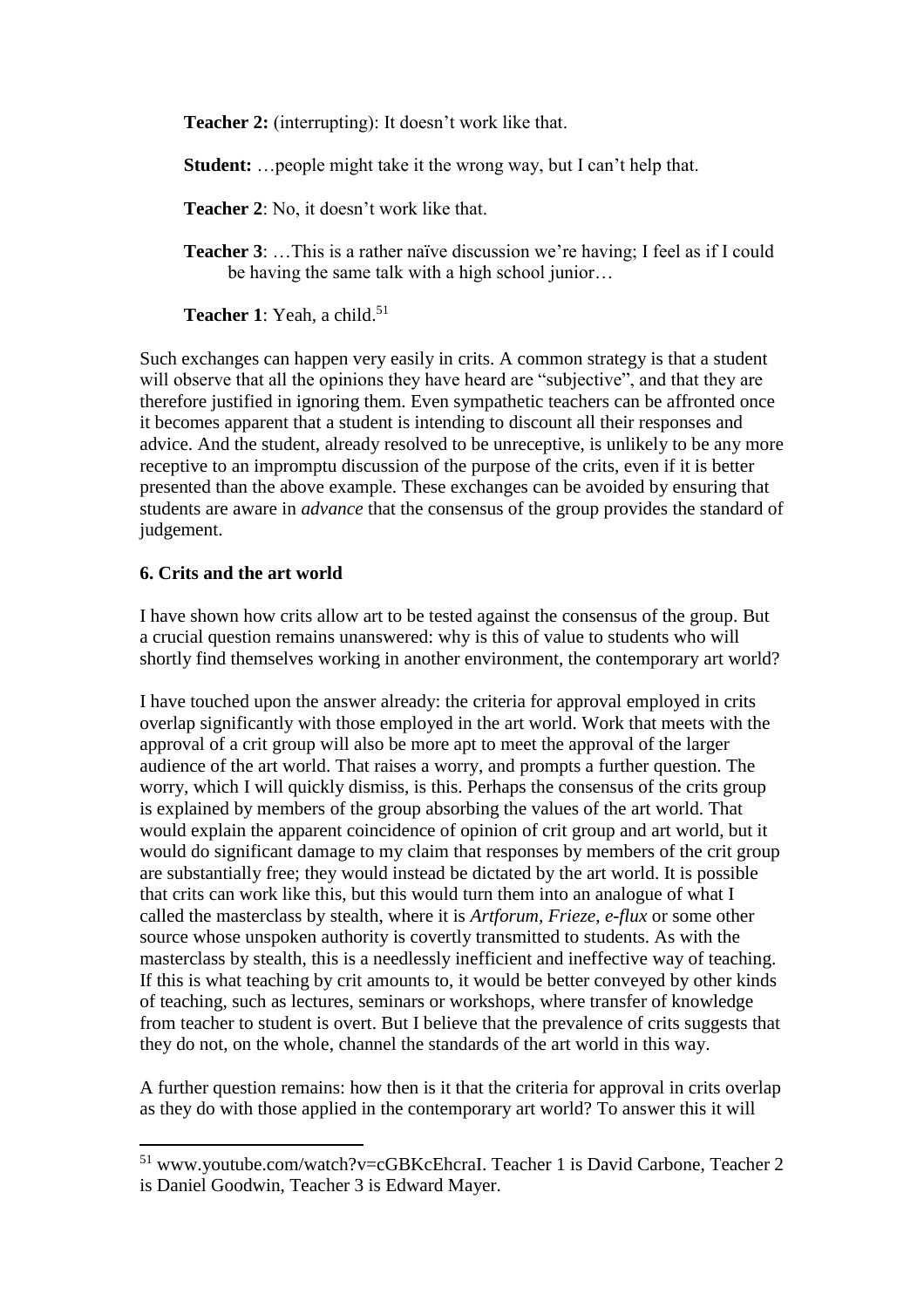help, first, to introduce the idea of a *concept of art* – by this I mean an idea of what art should be or do, which an artist uses to guide their art-making.<sup>52</sup> A concept of art thus implies criteria for approval, and criteria for approval will usually imply a concept of art. Most criteria for approval bring with them an idea, generic or specific, of what art should be or do, and one cannot possess a concept of art without being able to judge what does and does not accord with that concept.

Historically, concepts of art have typically stipulated that art should have some or other quality that gives it value as art. So, to take a couple of examples, we can speak of a mimetic concept of art, that holds that art should involve lifelike representation, or a formalist concept of art, which sees artistic value residing in the aesthetic experiences occasioned by formal features of an art work. Is there a contemporary concept of art? One contender is what Arthur Danto calls *pluralism*. As he puts it, "[i]t does not matter any longer what you do, which is what pluralism means", or in even pithier form, "with qualification, anything goes".<sup>53</sup> Pluralism, on this description is characterized precisely by not stipulating what art should be or do. It removes the constraints of earlier concepts of art. However, described in this way, pluralism does not count as a concept – for in removing constraints, it also removes anything that could guide an artist's activities among the myriad possibilities open to them. Put another way, this characterization of pluralism provides no criteria for approval. But it will be apparent that the contemporary art world, pluralistic as it indeed is, has no qualms exercising judgement – acquisition committees, prize-giving juries, foundations deciding on grants and many other bodies often find themselves in substantial agreement about the decisions they make, much as such bodies did when more restrictive concepts of art held sway.

So criteria for approval, or standards of judgement as we may now say, are in use; what then are they? They will obviously incorporate the criteria of originality and self-expression that I described above. Let me put a brief argument that suggests that there is a further similarity between the standards used in crits and in the art world. Once pluralism has loosened the constraints on art, the only way to maintain any kind of standard of judgement that is not simply subjective, that can be shared, is through a consensus based on the overlap of different interests. The overlap of individual interests – a consensus – is the only way to locate a shared agreement about artistic value while allowing those interests free rein. The standards of judgement used in crits and in the contemporary art world thus reflect one another, the former a more public, more legible version of the latter. As I have said, this should hardly be surprising, since crits could otherwise have little value.

 $52$  Concepts of art are not definitions of art. Definitions of art aim to provide necessary and sufficient conditions for something to be a work of art, and concepts of art do not do this, although they are often adapted to this purpose. For a survey of definitions of art, see Stephen Davies, *Definitions of Art* (Ithaca: Cornell University Press, 1991). <sup>53</sup> Arthur C. Danto, "The End of Art," in Arthur C. Danto, *The Philosophical Disenfranchisement of Art* (New York: Columbia University Press, 1986), 115; Arthur C. Danto, *After the End of Art* (Princeton: Princeton University Press, 1997), 47. The observation, at last taken roughly, is not original to Danto. Peter Bürger, for instance, had earlier written of the "simultaneity of the radically disparate" in art. (Peter Bürger, *Theory of the Avant-garde*, trans. Michael Shaw (Minneapolis: University of Minnesota Press, 1984), 63.)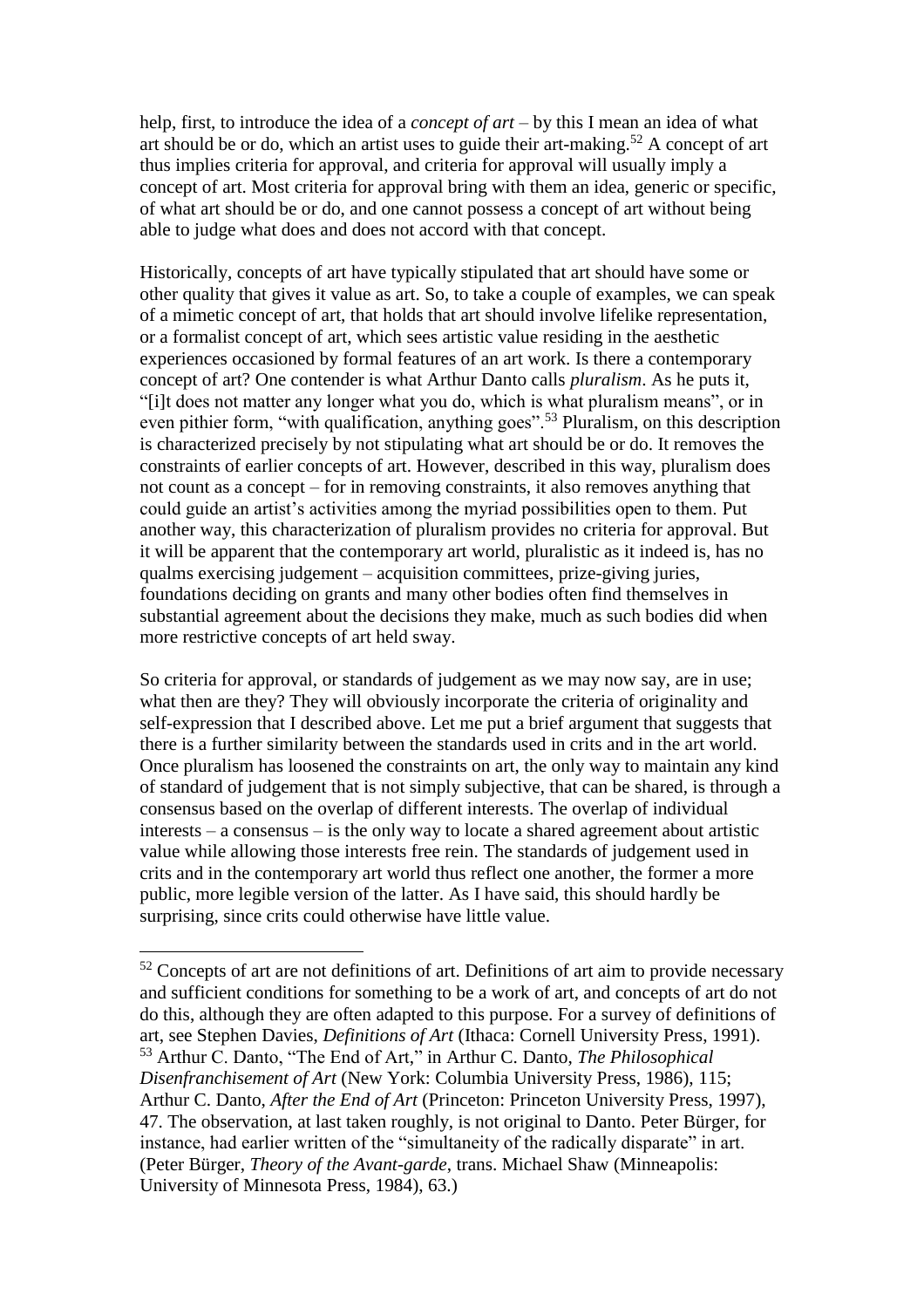### **7. Crits and pluralism**

The crit is strongly allied with pluralism. In fact, crits tend to instill a pluralism that does qualify as a concept of art – one governed by the standards of judgement I have described above. I do not say that crits *teach* this, for it typically occurs without any corresponding intention on the part of a teacher. Nor are students typically able to articulate the concept of pluralism. Nevertheless it makes sense to say that the crit tends to instill this concept, for crits shape what students believe is appropriate or permissible in art, and help to guide their future art-making, in distinctively pluralistic ways.

It will be apparent that the format of crits *allows* for pluralism: students can present work of any medium and content to the crit group. But I want to show here that crits go further than this; they also *instill* pluralism. Consider a student who approaches a crit holding a non-pluralist concept of art – that is, believing that art should have a particular kind of quality – whether it be mimetic, formal, expressive, political, or something else – that gives it value as art. The group will put this concept under pressure, as group members explore the scope for the work to hold different kinds of interest. Let me repeat Soutter's remarks on this: "This kind of training forces students to extend their sense of engagement … to consider … edges and external supports … phenomenological, social, historical, political and institutional implications".<sup>54</sup> So any non-pluralist concept will find itself under pressure to consider and acknowledge values it overlooks, ignores or rejects. Formalists must consider phenomenology beyond the optical, expressionists the semiotic reading of their gestures, political artists the forms and traditions they use to convey their message, and so on. In this way crits press such a student to open their work up to a broader range of meaning and media. Crits thus apply pressure on any concept of art that stipulates – which is to say, places restriction on – form, medium or meaning. For this reason, crits work against non-pluralist concepts of art, and in the process promote pluralism.<sup>55</sup>

### **8. Are crits critical?**

 $\overline{a}$ 

There is a concern that could compromise both pluralism and the crits that promote it. It may be that what I have called the common sense – the overlap of interests found in the crit group, and we can add now, the art world – is conditioned, shaped by the dominant ideologies of our culture. So, it could be that our shared interests, and the pluralism that develops out of these, tends only towards what the dominant culture favours. This could hold both in aesthetic terms, where commercially-oriented aesthetics are favored, and in political terms, where the consumerism, the capitalism,

<sup>&</sup>lt;sup>54</sup> Soutter, "What Lies Beneath," 179.

<sup>&</sup>lt;sup>55</sup> It is worth adding that even the mere format of the crit goes some way to promoting pluralism. The format provides a kind of stage or frame for the presentation of a plurality of views, giving each view a kind of equality. The student's awareness of the mere possibility of this, that a plurality of views may exist, even if they are not in fact heard by the student, tends to reinforce the kind of pluralism I have described. That is to say, even when crits fail to work as I have described, or they fail in the various ways I have outlined, the crit's format can still suggest and promote pluralism.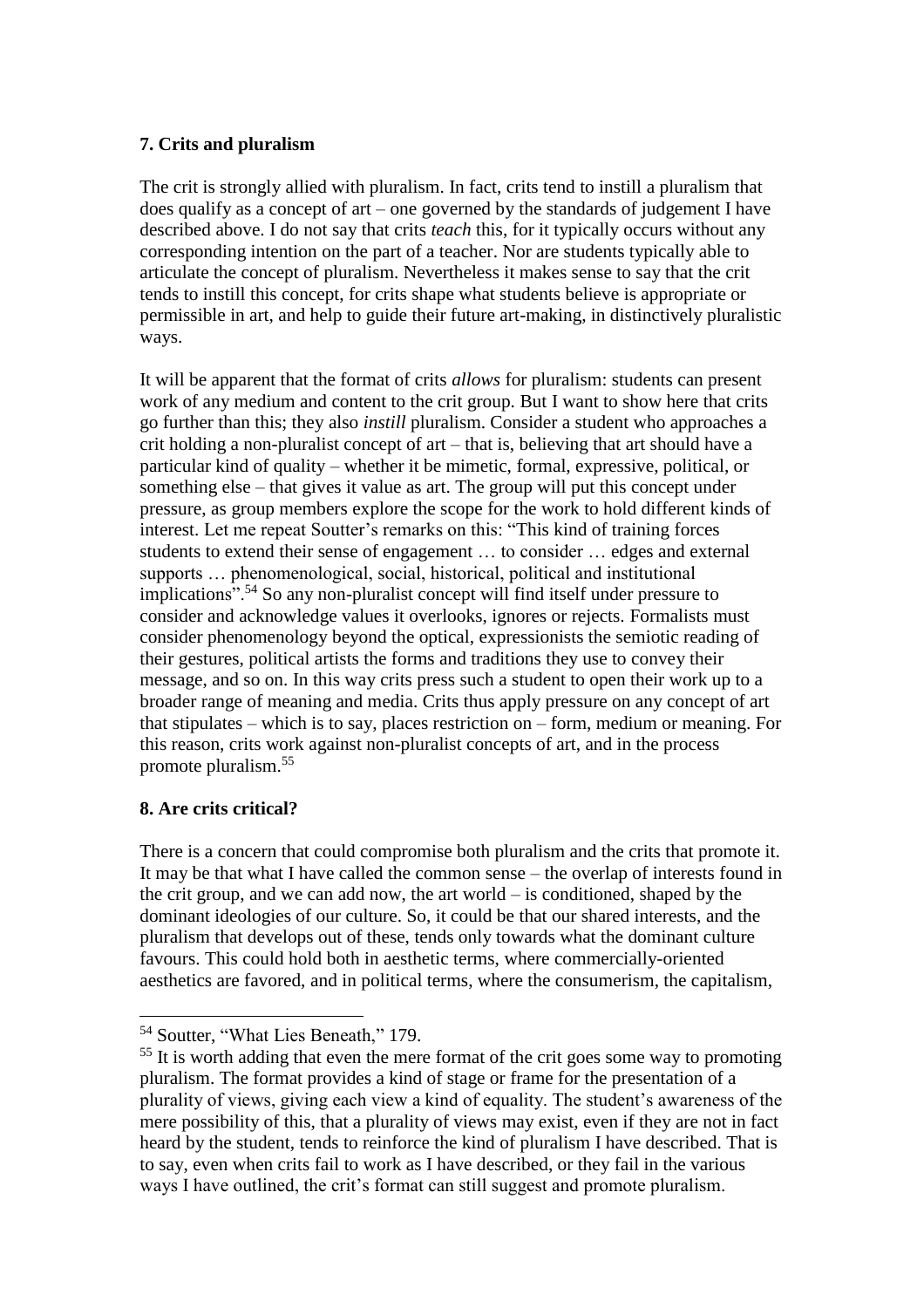and sexism of contemporary mainstream Western culture – the status quo – is unwittingly repeated and propagated. This worry converges with the objection critical theory has had to pluralism in art since the early days of postmodernism. As Hal Foster has put it, pluralism makes art "another consumer good", part of "a steady line of obsolescent products".<sup>56</sup>

I have said that crits exist in a particular tension with critical theory. Before discussing how this tension plays out, it will help to be clear about the salient features of critical theory. By 'critical theory' I mean not only the work of the Frankfurt School, but the broader tradition that has been influenced by it, which conceives of theory as playing a politically progressive role, through a process beginning in the criticism of dominant ideologies that constrain freedoms. The idea that art should also be critical – criticizing dominant ideologies to politically progressive ends – has also become an important element in art and art schools. Thierry de Duve outlines how, since the 1980s, critical theory came to have this place in artist training and how the various disciplines that came to be aligned with critical theory often came to be drawn into art school teaching:

Linguistics, semiotics, anthropology, psychoanalysis, Marxism, feminism, structuralism and post-structuralism … entered art schools and succeeded in displacing – sometimes replacing – studio practice while renewing the critical vocabulary and intellectual tools with which to approach the making and the appreciating of art.<sup>57</sup>

Critical theory has come to have a vital place in crits. I have already suggested in some of my remarks in earlier sections that crits can and do incorporate critical attitude. Broadly speaking, critical theory gives tools for group-members in crits to interrogate and develop their responses in two general ways. The first involves developing an awareness of how the dominant culture shapes the interests of audiences. Feminism, for example, allows criticism of the way women are represented in mainstream visual culture, and allows students to object when such imagery is reproduced unreflectively in the visual arts. Second, critical theory allows one to build on this, by developing interests beyond those determined by dominant ideologies. So students may seek out or develop images and modes of production that are not endorsed by the dominant culture. That is to say that the use of critical theory in crits allows the group to question whether they should accept interests promoted by dominant ideologies, and to explore the scope for interests that can develop beyond these. A crit group may need some education and encouragement to explore these issues, but once they have these tools of thinking, there is every chance that these will be adopted, and integrated among the group-members' interests. I also think we can expect that interests informed in this way can form the basis for a pluralism  $-$  a

<sup>56</sup> Hal Foster, "Against Pluralism," in Hal Foster, *Recodings: Art, Spectacle, Cultural Politics* (Seattle, Washington: Bay Press, 1985), 24.

 $57$  De Duve, "When Form has Become Attitude – And Beyond," 27. De Duve, writing in the mid-1990s, was jaded about how this had developed in some prominent art schools: "'critical attitude' became just that, an attitude, a stance, a pose, a contrivance." (Ibid.) Nevertheless, critical theory has remained an important feature of art school education since then.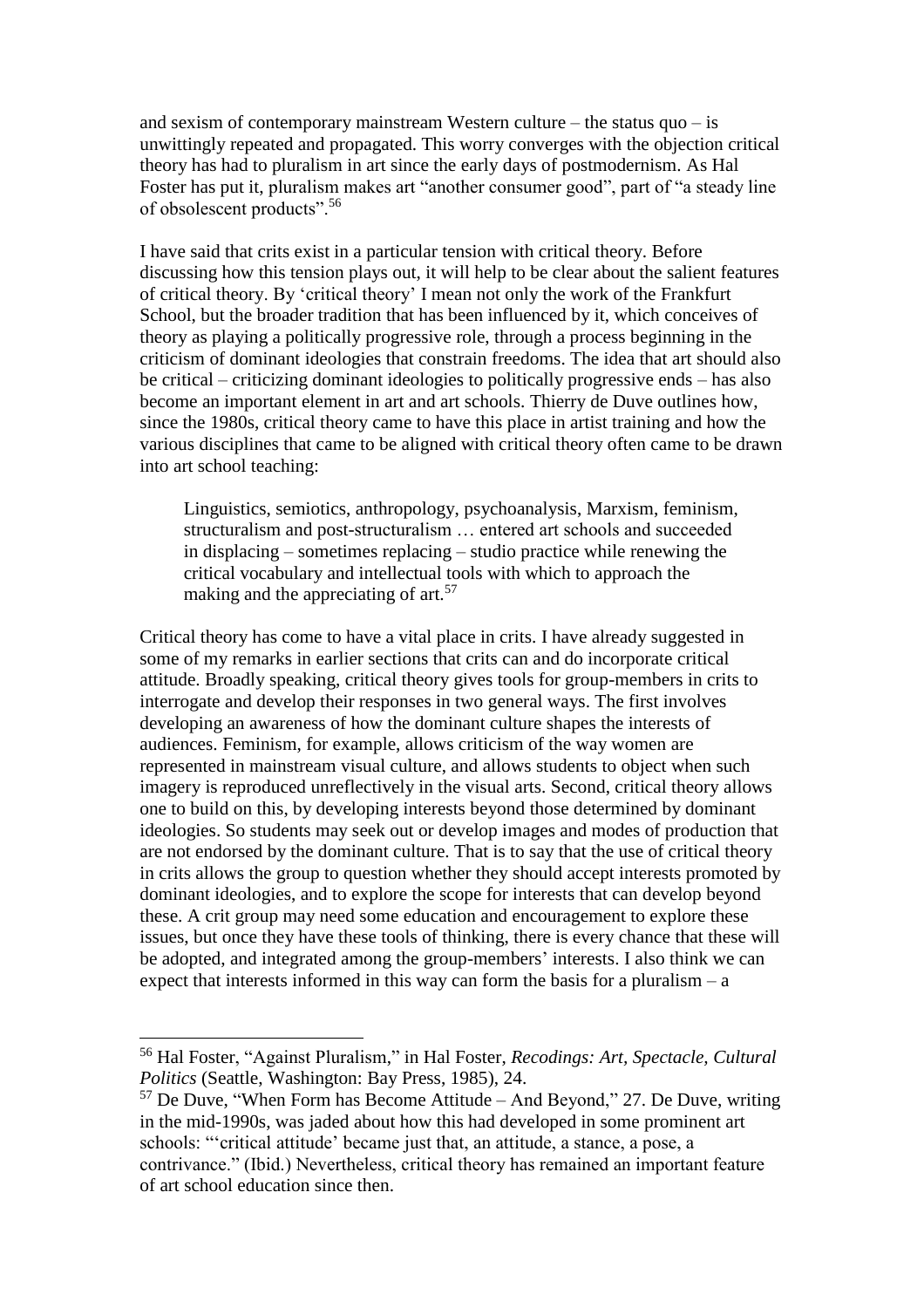critical pluralism one might say – that is not susceptible to the concerns Foster expresses.

However, the tension between the crit and critical theory is real, and should not be hidden. There is no guarantee that a work with critical content, however well it accords with and accomplishes the aims of critical theory, will meet with the interest of the group.<sup>58</sup> We may expect that it often will – and the politically engaged character of student work often supports this. But the possibility is always there that the group's interest in critical approaches will flag – perhaps because they have seen these themes treated before more compellingly elsewhere, perhaps on account of the intellectual demands made on the group, perhaps because other kinds of meaning seem to them more interesting, or for other reasons that individually we may judge good or ill. In this respect, critical content is like any other quality an artwork may have. The door is always open to it in crits, but there is no guarantee that it will meet with approval. In other words, the crit allows students the freedom to pursue a critical art, but it also allows the freedom not to do so.<sup>59</sup>

#### **Bibliography**

 $\overline{a}$ 

Anthony, Kathryn H. *Design Juries on Trial: The Renaissance of the Design Studio*. New York: Van Nostrand Reinhold, 1991.

"Art Schools: A Group Crit." *Art in America* 95 (2007): 99–113.

Baers, Michael. "Michael Asher (1943–2012): Parting Words and Unfinished Work." *e-flux* 39 (2012). www.e-flux.com/journal/michael-asher-1943-2012-parting-wordsand-unfinished-work/.

Barthes, Roland. "The Death of the Author." In Roland Barthes, *Image Music, Text*, Translated by Stephen Heath. New York: Farrar, Straus & Giroux, 1978.

Bishop, Claire. *Artificial Hells: Participatory Art and the Politics of Spectatorship*. London: Verso, 2012.

<sup>&</sup>lt;sup>58</sup> Critical theorists may say that rational, well-informed interests will give priority to critical concerns. But even if this was so, interests need not be rationally determined, although I think that group members should be able to give reasons (rational or otherwise) for their interests.

<sup>&</sup>lt;sup>59</sup> This also means that crits are not the best way to teach a thoroughgoing or programmatic critical art practice. Critical practices are therefore better taught in a masterclass environment where the focus needed can be guaranteed. Staff and students can agree at the outset their focus on critical aims. Then texts can be read, and student work considered without the risk that the class's attention will move off in other directions. For an example on such lines, see Claire Bishop's description of artist Tania Bruguera's teaching. (Claire Bishop, *Artificial Hells: Participatory Art and the Politics of Spectatorship* (London: Verso, 2012), ch. 9.)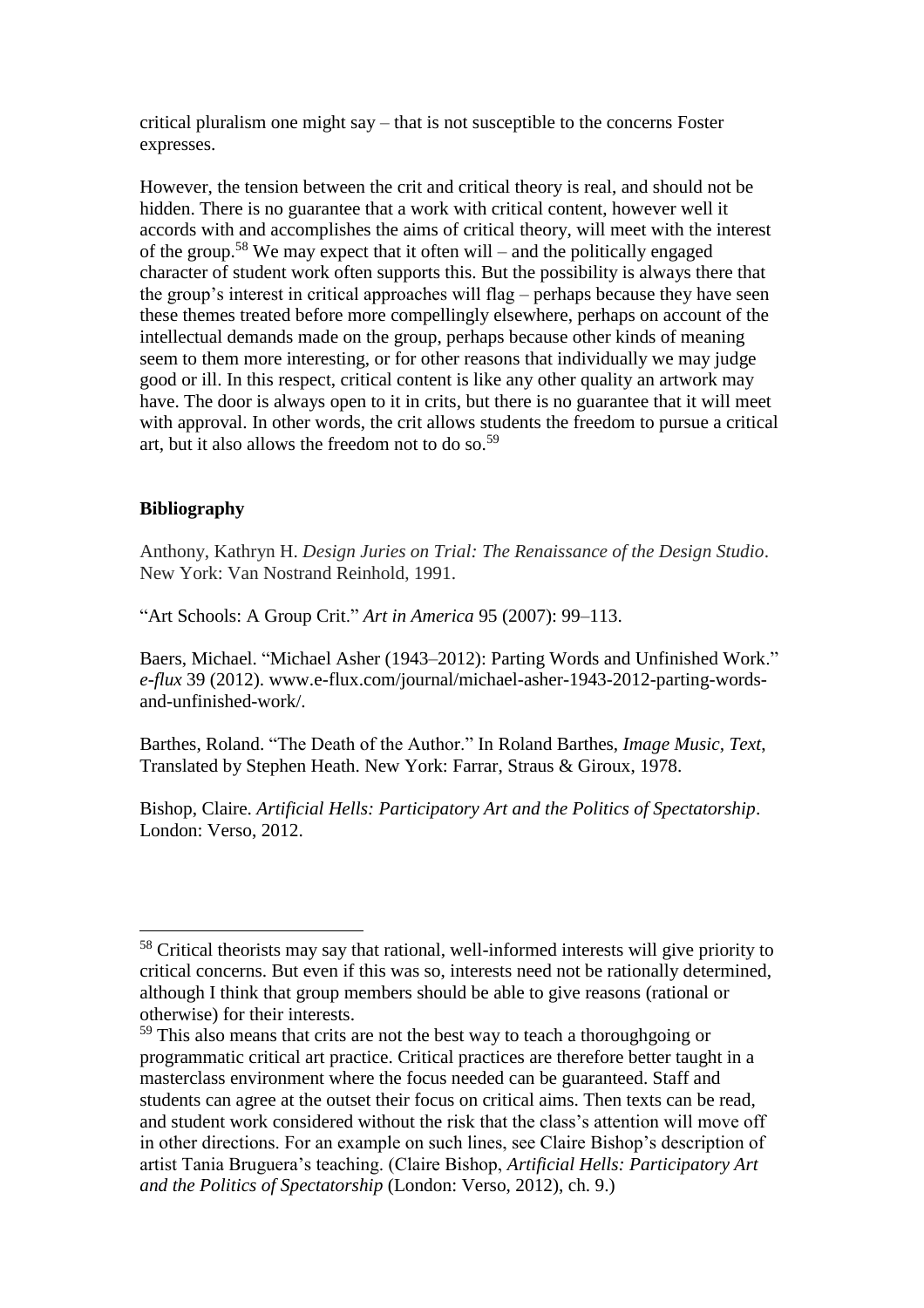Blythman, Margo, Susan Orr, and Bernadette Blair. *Critiquing the Crit*. Higher Education Academy, 2007. www.adm.heacademy.ac.uk/projects/adm-heaprojects/learning-and-teaching-projects/critiquing-the-crit/.

Boime, Albert. *The Academy and French Painting in the Nineteenth Century*. London: Phaidon, 1971.

Bourdieu, Pierre. *Outline of A Theory of Practice*. Cambridge: Cambridge University Press, 1977.

Bürger, Peter. *Theory of the Avant-garde*. Translated by Michael Shaw. Minneapolis: University of Minnesota, 1984 (1974).

Buster, Kendall, and Paula Crawford. *The Critique Handbook: A Sourcebook and Survival Guide*. Upper Saddle River, New Jersey: Prentice Hall, 2006.

Crippa, Elena. "From 'Crit' to 'Lecture-Performance'." In *The London Art Schools: Reforming the Art World, 1960 to Now*, edited by Nigel Llewellyn. London: Tate Publishing, 2015.

Danto, Arthur C. "The End of Art." In Arthur C. Danto, *The Philosophical Disenfranchisement of Art*. New York: Columbia University Press, 1986.

Danto, Arthur C. *After the End of Art*. Princeton: Princeton University Press, 1997.

Davies, Stephen. *Definitions of Art*. Ithaca: Cornell University Press, 1991.

de Duve, Thierry. "When Form has Become Attitude – And Beyond." In *The Artist and the Academy: Issues in Fine Art Education and the Wider Cultural Context*. Edited by Stephen Foster and Nicholas deVille. Southampton: John Hansard Gallery, 1994.

Elkins, James. *Why Art Cannot be Taught*. Urbana and Chicago: University of Illinois Press, 2001.

Elkins, James. *Art Critiques: A Guide*. Washington D.C.: New Academia Publishing, 2011.

Ellis-Petersen, Hannah, and Nancy Groves. "Back To Art School: Grayson Perry and Gillian Wearing Meet Tomorrow's Stars." *The Guardian*, August 8, 2016. www.theguardian.com/artanddesign/2016/aug/08/back-to-art-school-grayson-perryand-gillian-wearing-visit-degree-shows.

Finkel, Jori. "Tales From the Crit: For Art Students, May Is the Cruelest Month." *New York Times*, April 30, 2006. www.nytimes.com/2006/04/30/arts/design/tales-fromthe-crit-for-art-students-may-is-the-cruelest-month.html.

Foster, Hal. "Against Pluralism." In Hal Foster, *Recodings: Art, Spectacle, Cultural Politics*. Seattle, Washington: Bay Press, 1985.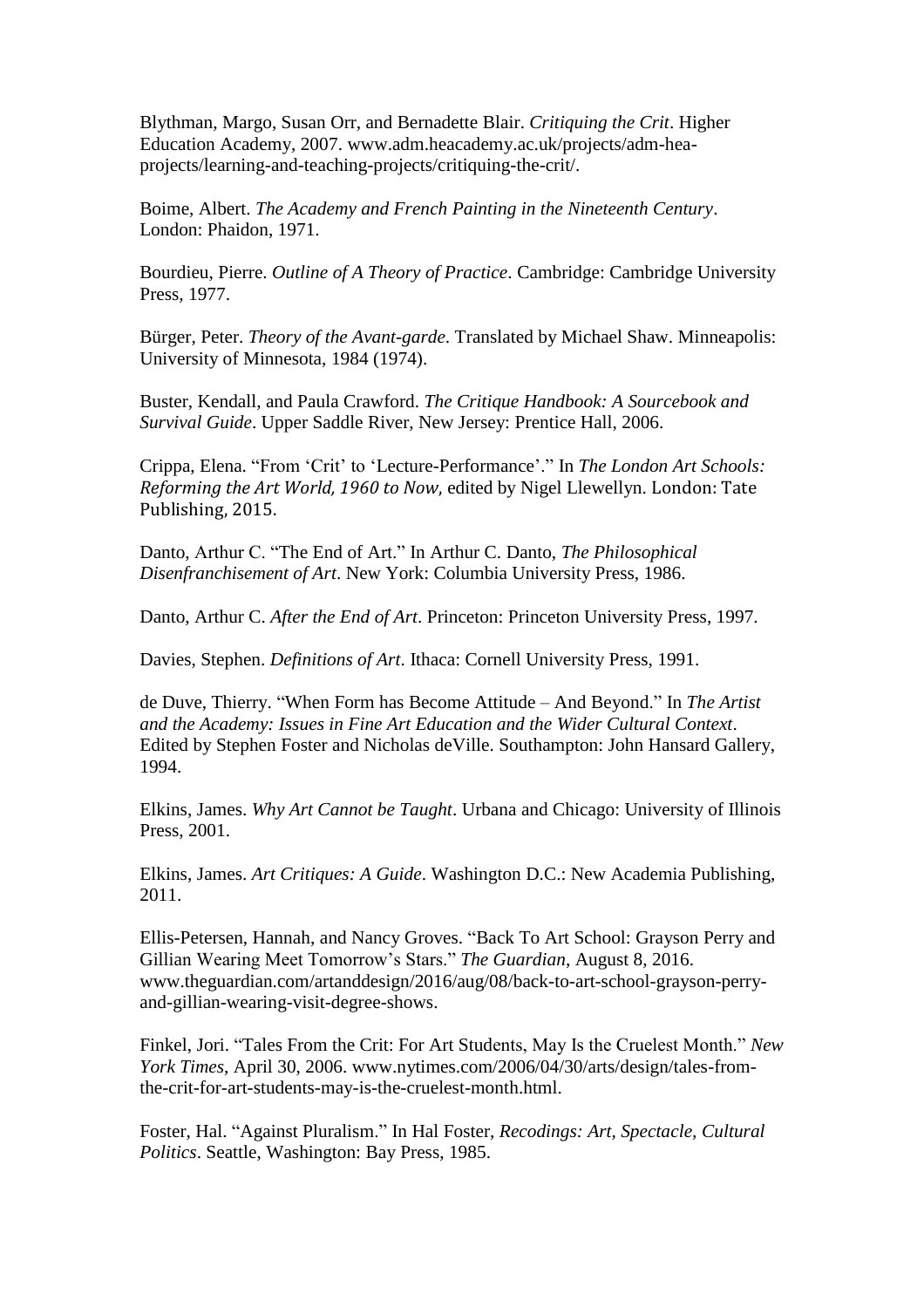Freire, Paulo. *Pedagogy of Freedom: Ethics, Democracy and Civic Courage.* Translated by Patrick Clarke. Lanham, Maryland: Rowman & Littlefield, 1998.

Harrison, Charles. *Modernism*. London: Tate, 1997.

Illich, Ivan. *Deschooling Society*. Harmondsworth: Penguin, 1973 (1971).

Judd, Donald. "Specific Objects." (1965) In Donald Judd, *Complete Writings, 1959– 1975: Gallery Reviews, Book Reviews, Articles, Letters to the Editor, Reports, Statements, Complaints*. Halifax: The Press of the Nova Scotia College of Art And Design, 1975.

Kant, Immanuel. *Critique of Judgment*. Translated by Werner S. Pluhar. Indianapolis: Hackett, 1987 (1790).

Krauss, Rosalind E. "The Originality of the Avant-Garde." In Rosalind E. Krauss, *The Originality of the Avant-Garde and Other Modernist Myths*. Cambridge, Mass.: MIT Press, 1986.

Madge, Charles, and Barbara Weinberger. *Art Students Observed*. London: Faber & Faber, 1973.

Madoff, Steven Henry, ed*. Art School: Propositions for the 21st Century*. Cambridge, Mass.: MIT Press, 2009.

McMahon, Jennifer A. *Aesthetics and Material Beauty: Aesthetics Naturalized*. New York and London: Routledge, 2007.

Pevsner, Nikolaus. *Academies of Art: Past and Present*. New York: Da Capo Press, 1940.

Pollock, Griselda. "Art, Art School, Culture: Individualism after the Death of the Artist." (1985/86) In *The Block Reader in Visual Culture*. London and New York: Routledge, 1996.

Rosenberg, Harold. "Educating Artists." In Harold Rosenberg, *The De-definition of Art: Action Art to Pop to Earthworks*. London: Secker & Warburg, 1972.

Rowles, Sarah, ed. *Art Crits: 20 Questions: A Pocket Guide*. London: Q-Art, 2013.

Ruskin, John. *The Elements of Drawing*. London: Smith, Elder & Co., 1857.

Singerman, Howard. *Art Subjects: Making Artists in the American University*. Berkeley and Los Angeles: University of California Press, 1999.

Soutter, Lucy. "What Lies Beneath." *Frieze* 101 (2006): 177–79.

Tickner, Lisa. *Hornsey 1968: The Art School Revolution*. London: Frances Lincoln, 2008.